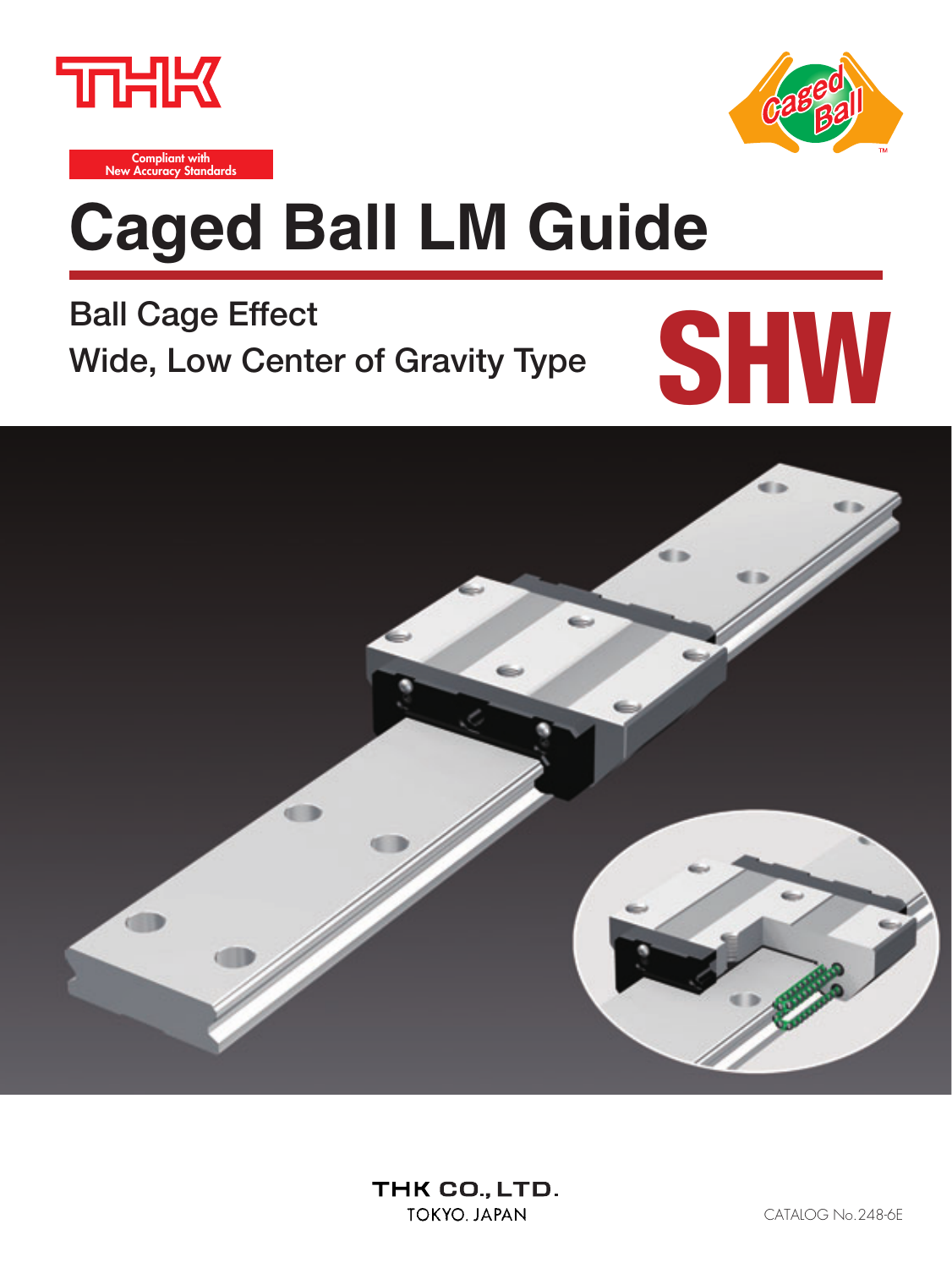# **Ball Cage Effect**

**The early forms of ball bearings were full-ball types without ball cages. Friction between balls caused loud noise, made high-speed rotation impossible and shortened the service life. Twenty years later, a Caged Ball design was developed for ball bearings. The new design enabled high-speed rotation at a low noise level, and extended the service life despite the reduced number of balls used. It marked a major development in the history of ball bearings.** 

**Similarly, the quality of needle bearings was significantly improved by the caged needle structure.**

**With cage-less, full-ball types of ball bearings, balls make metallic contact with one another and produce loud noise. In addition, they rotate in opposite directions, causing the sliding contact between two adjacent balls to occur at a speed twice the ball-spinning rate. It results in severe wear and shortens the service life.** 

**In addition, without a cage, balls make point contact to increase bearing stress, thus facilitating breakage of the oil film. In contrast, each caged ball contacts the cage over a wide area. Therefore, the oil film does not break, the noise level is low and balls can rotate at a high speed, resulting in a long service life.**

- **Long Service Life and Long-term Maintenance-free Operation Superbly High Speed Low Noise, Acceptable Running Sound Smooth Motion**
- **Low Dust Generation**

### **Rotary ball bearing**



#### **Conventional structure**

●**Adjacent balls contact each other at a point. As a result, contact stress is high and the oil film breaks due to friction.** ●**The service life becomes shorter.**

#### **Caged Ball structure**

- ●**The service life is prolonged due to the elimination of wear caused by friction between balls. OThe absence of friction between balls results in reduced heat**
- **generation during high-speed rotation.** ●**The absence of friction between balls eliminates collision noise of**
- **the balls.** ●**The even spacing of the balls enables them to move smoothly.**
- ●**Retention of lubricant in the ball cage ensures a long service life.**

### **Caged Ball LM Guide**

**With the Caged Ball LM Guide, the use of a ball cage allows lines of evenly spaced balls to circulate, thus eliminating friction between the balls. In addition, grease held in a space between the ball circulation path and the ball cage (grease pocket) is applied on the contact surface between each ball and the ball cage as the ball rotates, forming an oil film on the ball surface. This minimizes the risk of oil-film break.**



**Conventional structure Caged Ball structure**

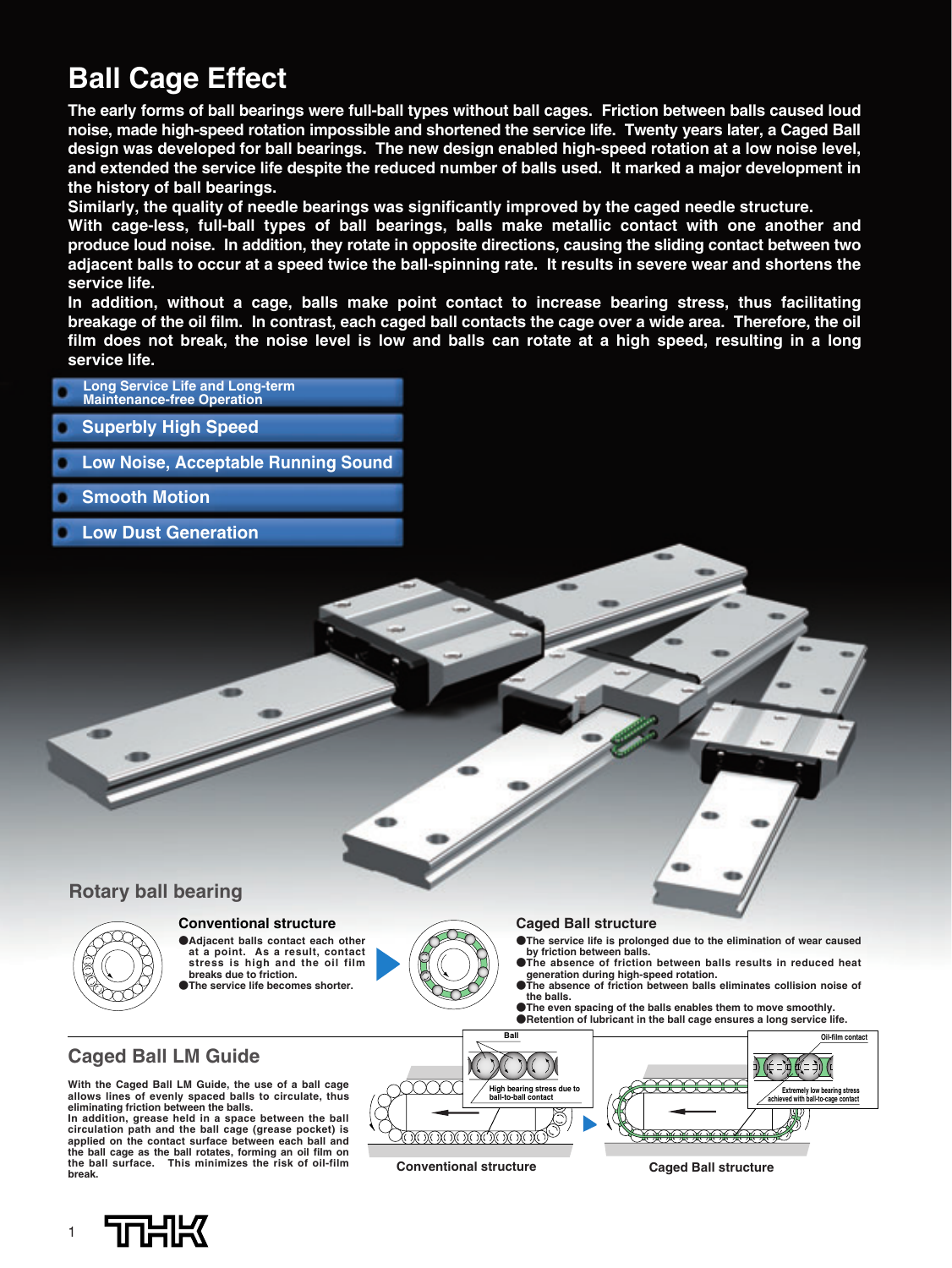# **Wide, Low Center of Gravity Type** Wide, Low Center of Gravity Type **SHW**<br>Caged Ball LM Guide



**Balls roll in four rows of raceways precision-ground on an LM rail and an LM block, and ball cages and endplates incorporated in the LM block allow the balls to circulate.** 

**This model is a wide and highly rigid LM Guide that uses ball cages to achieve low noise, long-term maintenance-free operation and high speed.**

### ● **Wide, low center of gravity**

Model SHW, which has a wide LM rail and a low center of gravity, is optimal for locations requiring space saving and large Mc moment rigidity.

### ● **4-way equal load**

Each row of balls is placed at a contact angle of 45°so that the rated loads applied to the LM block are uniform in the four directions (radial, reverse-radial and lateral directions), enabling the LM Guide to be used in all orientations and in extensive applications.

### ● **Self-adjustment capability**

The self-adjustment capability through Face-to-Face configuration of THK's unique circular-arc grooves (DF set) enables a mounting error to be absorbed even under a preload, thus achieving highly accurate, smooth linear motion.

### ● **Low dust generation**

Use of ball cages eliminates friction between balls and retains lubricant, thus achieving low dust generation.

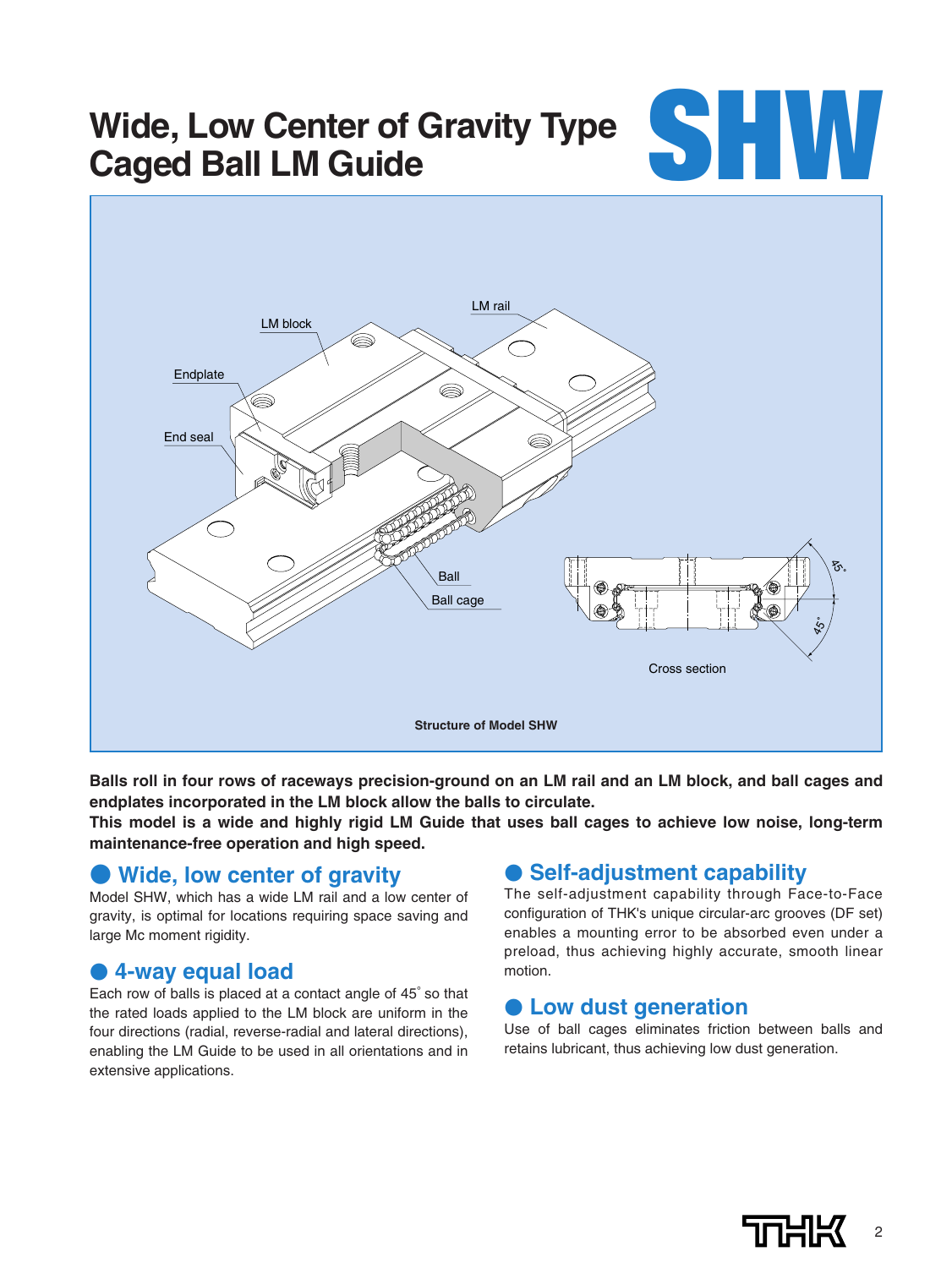

# **SHW Outline Model SHW - Product Overview**

**This model is capable of receiving a large moment with a single rail due to a 4-way equal-load, wide, low center of gravity structure. In addition, the geometrical moment of inertia of the LM rail is large and the lateral rigidity is high.**

**Major applications Printed circuit board drilling machine / semiconductor manufacturing machine / electric discharge machine / insertion machine / optical stage**



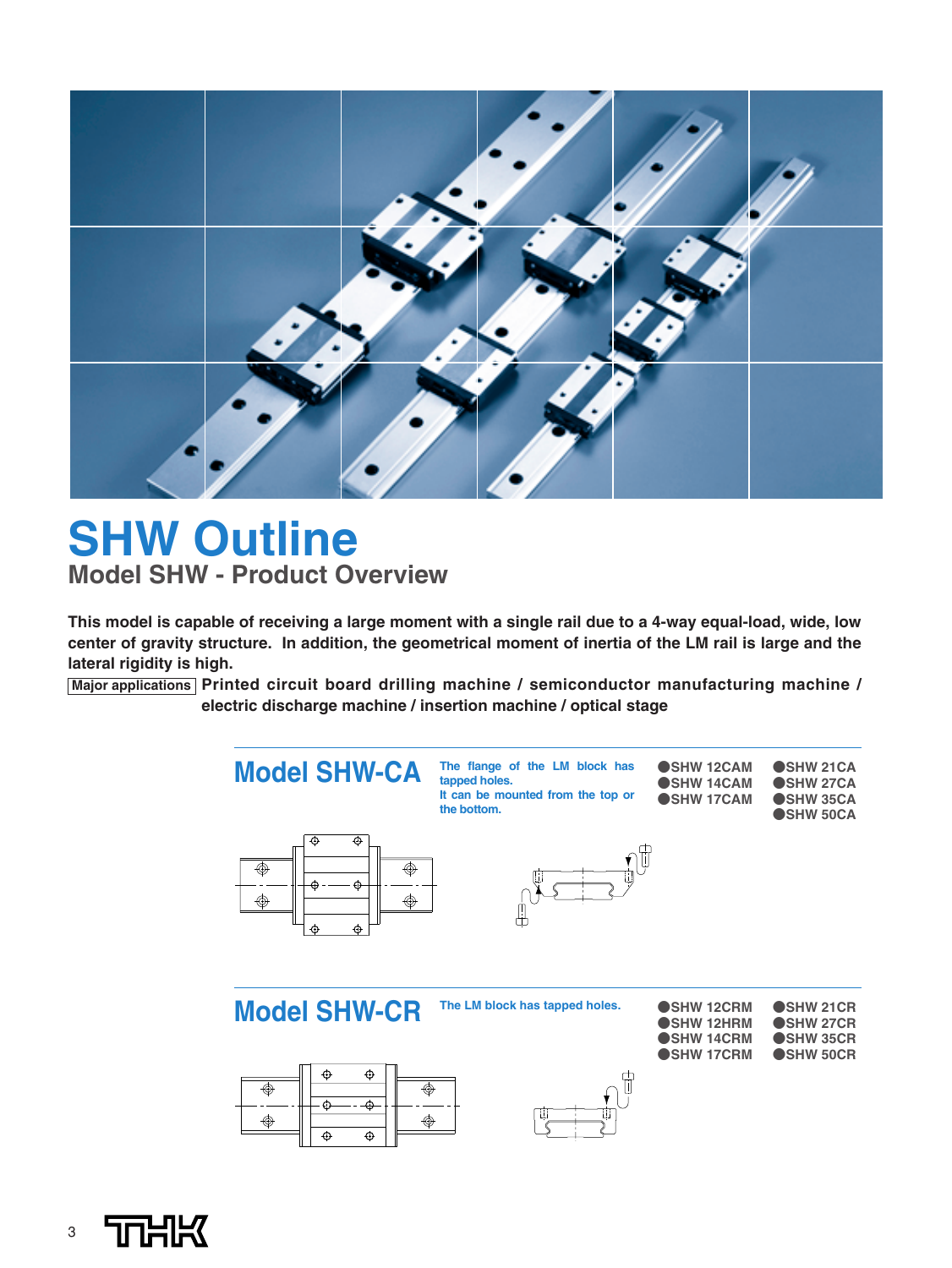### **SHW OUTLINE Model SHW - Product Overview**

# **Rated Loads in All Directions**

**Model SHW is capable of receiving Reverse-radial direction Radial direction loads in all four directions: radial, reverse-radial and lateral directions.**

The basic load ratings are uniform in the four directions (radial, reverse-radial and lateral directions), and their actual values are provided in the dimensional table\*1 for SHW.

|                      | P <sub>L</sub> |  |         | $\blacktriangledown_{\mathsf{PR}}$ |                      |  |
|----------------------|----------------|--|---------|------------------------------------|----------------------|--|
| P <sub>T</sub>       | ۵              |  | ٥<br>lе |                                    | P <sub>T</sub>       |  |
| Lateral<br>direction |                |  |         |                                    | Lateral<br>direction |  |

**\*1: Dimensional table for model SHW**

> Model SHW-CA  $\rightarrow$  pages 9-10

Model SHW-CR/SHW-HR  $\rightarrow$  pages 11-12

**Equivalent Load**

**When the LM block of model SHW receives loads in all directions simultaneously, the equivalent load is obtained from the equation below.**

## **PE=PR(PL)+PT**

- $P<sub>E</sub>$  : Equivalent load  $(N)$ ⋅Radial direction
	- ⋅Reverse-radial direction ⋅Lateral direction
- $P_{R}$  : Radial load (N)
- P<sub>L</sub> : Reverse-radial load (N)
- $P_T$  : Lateral load  $(N)$

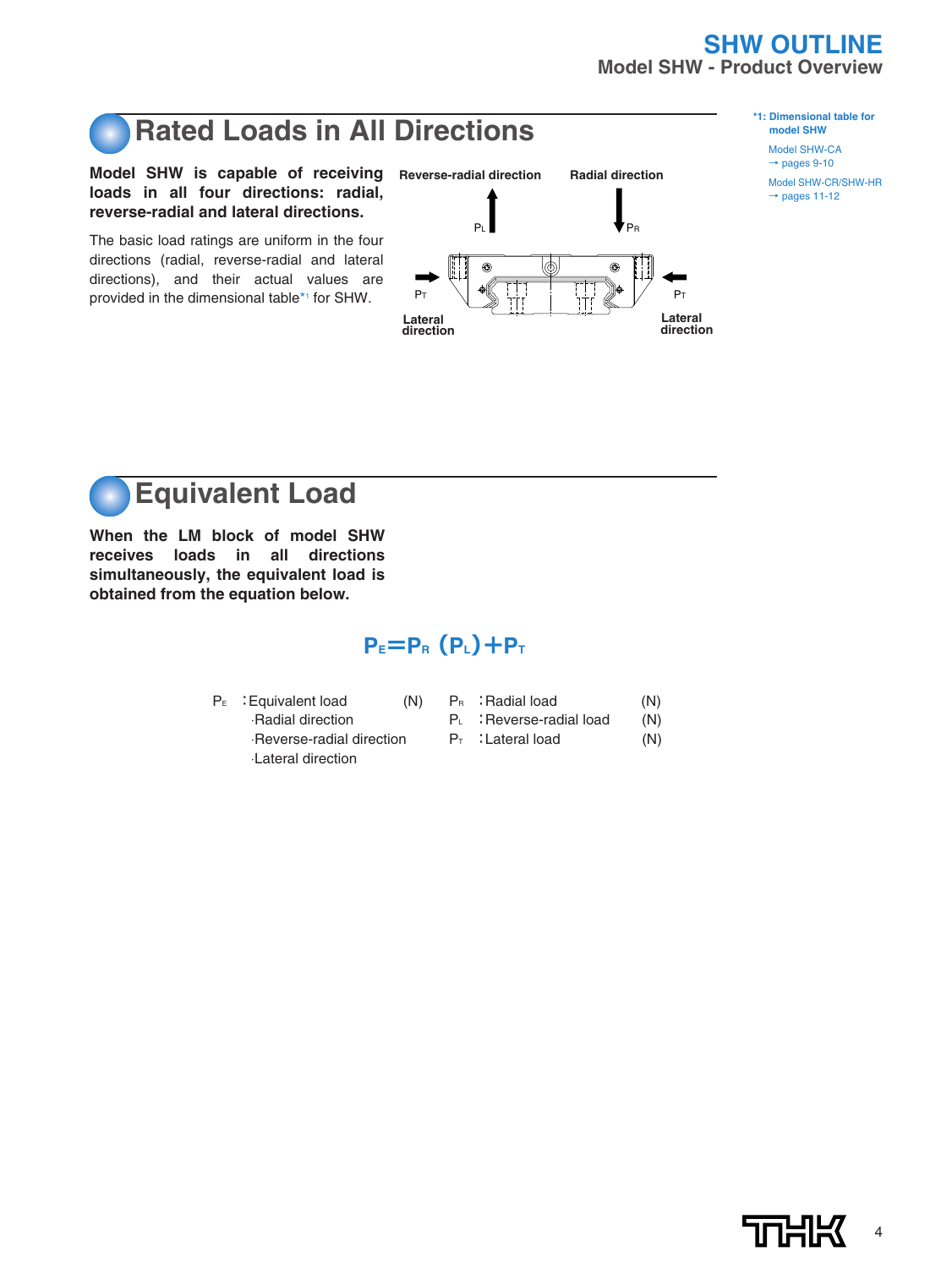**\*1: Basic dynamic load rating (C)**

It refers to a load with a constant magnitude and direction under which the nominal life (L) of a group of identical LM Guide units independently operating is 50 km.

# **Service life**

**The service life of an LM Guide is subject to variations even under the same operational conditions. Therefore, it is necessary to use the nominal life defined below as a reference value for obtaining the service life of the LM Guide.** 

### ●**Nominal life**

The nominal life means the total travel distance that 90% of a group of units of the same LM Guide model can achieve without flaking (scale-like exfoliation on the metal surface) after individually running under the same conditions.

### ●**Service life time**

Once the nominal life (L) has been obtained, the service life time can be obtained using the equation on the right if the stroke length and the number of reciprocations are constant.



| $2 \times l_s \times n_1 \times 60$                        |      |
|------------------------------------------------------------|------|
| $Lh$ : Service life time                                   | (h)  |
| $\ell$ s: Stroke length                                    | (mm) |
| $n_1$ : No. of reciprocations per min (min <sup>-1</sup> ) |      |

**The**: Hardness factor To ensure the achievement of the optimum load capacity of the LM Guide, the raceway hardness must be between 58 and 64 HRC. At hardness below this range, the basic dynamic and static load ratings decrease. Therefore, the rating values must be multiplied by the

respective hardness factors (fн).<br>Since the LM Guide has sufficient hardness, the fн value for the LM Guide is normally 1.0 unless otherwise specified.



#### ■**fc: Contact factor**

When multiple LM blocks are used in close contact with each other, it is difficult to achieve uniform load distribution due to moment loads and mounting-surface accuracy. When using multiple blocks in close contact with each other, multiply the basic load rating (C or  $Co$ ) by the corresponding contact factor indicated in Table 1.

Note: When uneven load distribution is expected in a large machine, consider using a contact factor from Table 1.

#### **Table 1 Contact Factor (fc)**

| Number of blocks used in close contact | Contact factor fc |
|----------------------------------------|-------------------|
| 2                                      | 0.81              |
| З                                      | 0.72              |
|                                        | 0.66              |
| 5                                      | 0.61              |
| 6 or greater                           | 0.6               |
| Normal use                             |                   |

#### ■**f**<sub>T</sub>: Temperature factor

Since the service temperature of Caged Ball LM Guides is normally 80°C or below, the  $f<sub>T</sub>$  value is 1.0.

#### ■**fW**:**Load factor**

In general, reciprocating machines tend to produce vibrations or impact during operation. It is especially difficult to accurately determine all vibrations generated during high-speed operation and impacts produced each time the machine starts and stops. Therefore, where the effects of speed and vibration are estimated to be significant, divide the basic dynamic load rating (C) by a load factor selected from Table 2, which contains empirically obtained data.

#### Table 2 Load Factor (fw)

| Vibration/impact | Speed (V)                      | fw                         |
|------------------|--------------------------------|----------------------------|
| Faint            | Very slow<br>$V \leq 0.25$ m/s | to $1.2$                   |
| Weak             | Slow<br>$0.25 < V \le 1$ m/s   | 1.2 to $1.5$               |
| Medium           | Medium<br>$1 < V \leq 2m/s$    | $1.5$ to $2$               |
| Strong           | Fast<br>V > 2m/s               | to $3.5$<br>$\mathfrak{p}$ |

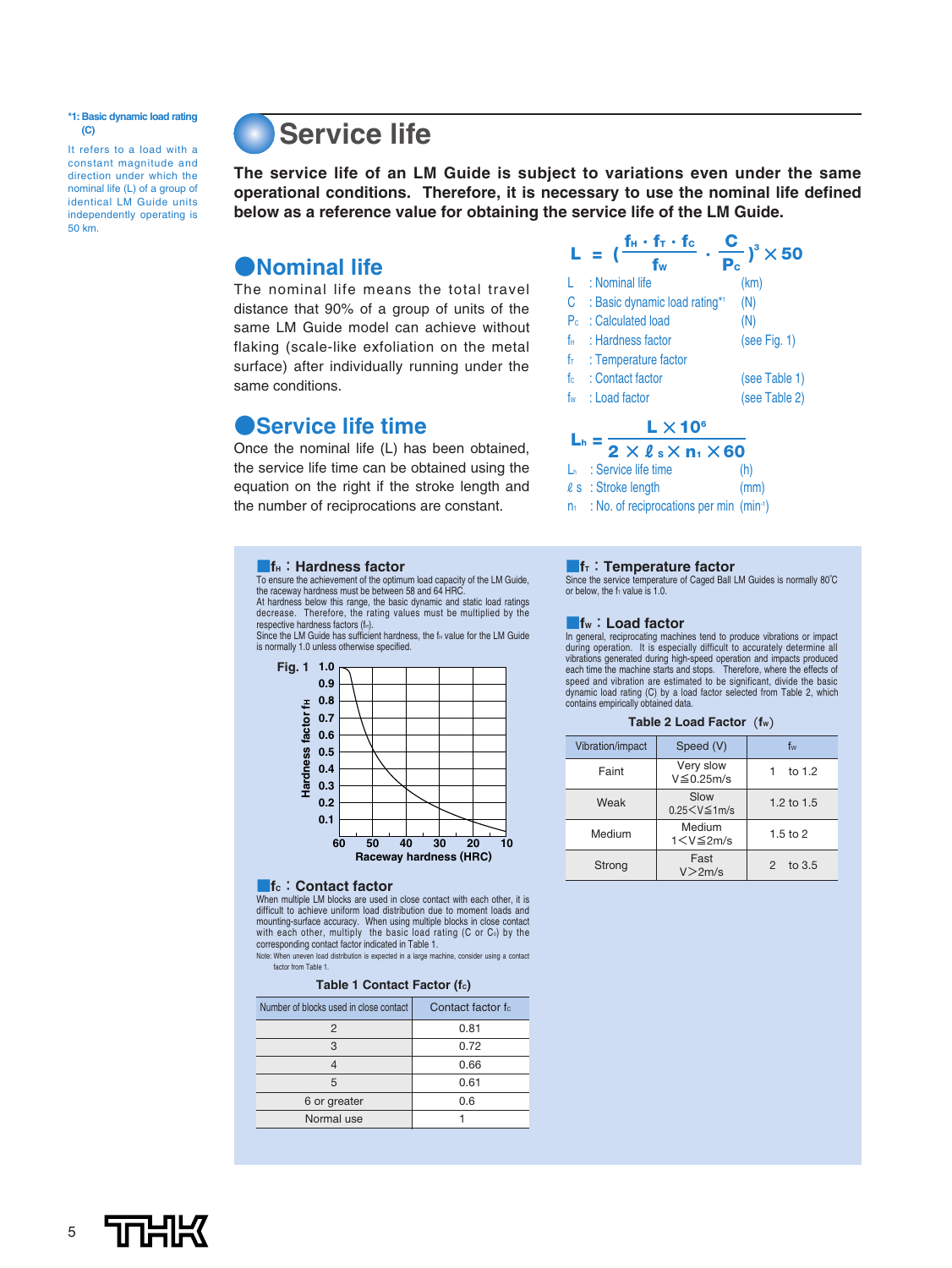# **Radial Clearance Standard**

**Since the radial clearance of an LM Guide greatly affects the running accuracy, load carrying capacity and rigidity of the LM Guide, it is important to select an appropriate clearance according to the application.**

In general, selecting a negative clearance (i.e., a preload\*1 is applied) while taking into account possible vibrations and impact generated from reciprocating motion favorably affects the service life and the accuracy.



#### **\*1: Preload**

Preload is an internal load applied to the rolling elements (balls, rollers, etc.) of an LM block in advance in order to increase its rigidity. The clearance of all model SHW units is adjusted to the designated value before being shipped. Therefore, it is unnecessary to adjust the preload.

Unit: μm

| Indication symbol | Normal        | Light preload  | Medium preload |
|-------------------|---------------|----------------|----------------|
| Model No.         | No symbol     | C <sub>1</sub> | C <sub>0</sub> |
| 12                | $-1.5$ to 0   | $-4$ to $-1$   |                |
| 14                | $-2$ to 0     | $-5$ to $-1$   |                |
| 17                | $-3$ to $0$   | $-7$ to $-3$   |                |
| 21                | $-4$ to $+2$  | $-8$ to $-4$   |                |
| 27                | $-5$ to $+2$  | $-11$ to $-5$  |                |
| 35                | $-1$ to $+4$  | $-18$ to $-8$  | $-28$ to $-18$ |
| 50                | $-10$ to $+5$ | $-24$ to $-10$ | $-38$ to $-24$ |

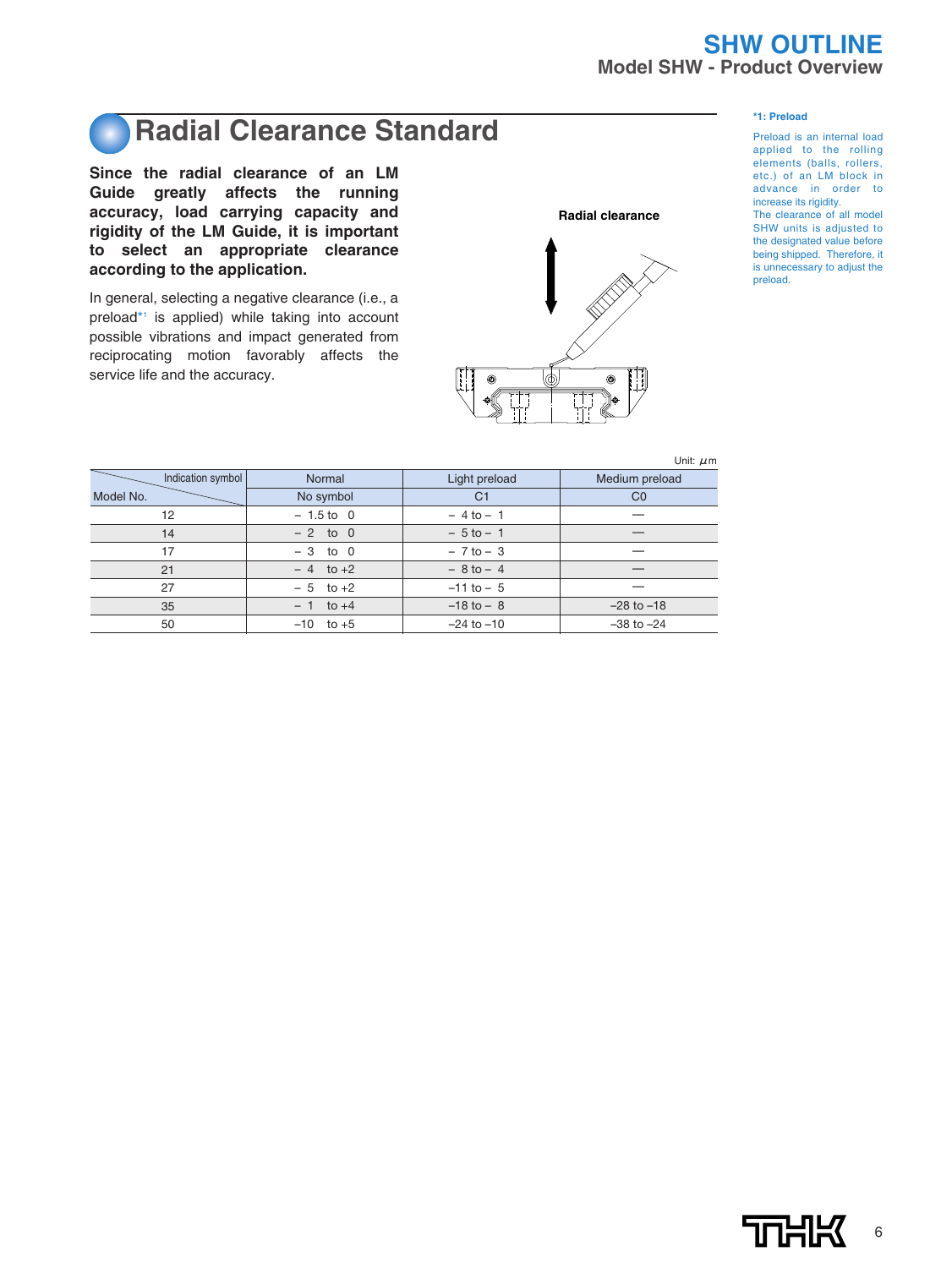#### **\*1: Running parallelism**

It refers to the parallelism error between the LM block and the LM rail datum plane when the LM block travels the whole length of the LM rail with the LM rail secured on the reference datum plane using bolts.

#### **\*2: Difference in height M**

It indicates the difference between the minimum and maximum values of height (M) of each of the LM blocks used on the same plane in combination.

#### **\*3: Difference in width W**<sub>2</sub>

It indicates the difference between the minimum and maximum values of the width  $(W_2)$  between each of the LM blocks, mounted on one LM rail in combination, and the LM rail.

# **Accuracy Standard**

**The accuracy of model SHW is specified in terms of running parallelism (\*1), dimensional tolerance for height and width, and height and width difference**

between a pair ( $2, 3$ ) when two or more LM **blocks are used on one rail or when two or more rails are mounted on the same plane.**

The accuracy of model SHW is categorized into Normal <sup>M</sup> grade (no symbol), High-accuracy grade (H), Precision grade (P), Super-precision grade (SP) and Ultra-super-precision grade (UP) by model numbers,as indicated in the table below.



Unit: mm

| Model No. | Accuracy standards                                    | Normal grade | High-accuracy grade                                                                                                                                                                                                                                                                                                                                                                                                                                                                                                                                                                                                                                                                                                                                                                                                                                                                                                                                                                                                                                                                        | Precision grade | Super precision grade | Ultra precision grade      |  |  |  |  |  |  |
|-----------|-------------------------------------------------------|--------------|--------------------------------------------------------------------------------------------------------------------------------------------------------------------------------------------------------------------------------------------------------------------------------------------------------------------------------------------------------------------------------------------------------------------------------------------------------------------------------------------------------------------------------------------------------------------------------------------------------------------------------------------------------------------------------------------------------------------------------------------------------------------------------------------------------------------------------------------------------------------------------------------------------------------------------------------------------------------------------------------------------------------------------------------------------------------------------------------|-----------------|-----------------------|----------------------------|--|--|--|--|--|--|
|           | Item                                                  | No symbol    | P<br><b>SP</b><br>H<br>±0.015<br>±0.07<br>±0.03<br>±0.007<br>0.015<br>0.007<br>0.005<br>0.003<br>±0.04<br>±0.02<br>±0.01<br>±0.007<br>0.02<br>0.01<br>0.006<br>0.004<br>as shown in the table below<br>as shown in the table below<br>$\Omega$<br>$\circ$<br>±0.07<br>±0.03<br>$-0.03$<br>$-0.015$<br>0.02<br>0.01<br>0.006<br>0.004<br>$\overline{0}$<br>$\overline{0}$<br>±0.06<br>±0.03<br>$-0.02$<br>$-0.015$<br>0.01<br>0.006<br>0.004<br>0.02<br>as shown in the table below<br>as shown in the table below<br>$\frac{0}{-0.04}$<br>$\frac{0}{-0.02}$<br>±0.08<br>±0.04<br>0.007<br>0.02<br>0.015<br>0.005<br>$\overline{0}$<br>$\overline{0}$<br>±0.07<br>±0.03<br>$-0.03$<br>$-0.015$<br>0.015<br>0.025<br>0.007<br>0.005<br>as shown in the table below<br>as shown in the table below<br>$\overline{0}$<br>$\mathbf 0$<br>±0.08<br>±0.04<br>$-0.05$<br>$-0.03$<br>0.025<br>0.015<br>0.007<br>0.005<br>$\overline{0}$<br>$\overline{0}$<br>±0.07<br>±0.04<br>$-0.04$<br>$-0.025$<br>0.007<br>0.03<br>0.015<br>0.005<br>as shown in the table below<br>as shown in the table below | UP              |                       |                            |  |  |  |  |  |  |
|           | Dimensional tolerance in height M                     |              |                                                                                                                                                                                                                                                                                                                                                                                                                                                                                                                                                                                                                                                                                                                                                                                                                                                                                                                                                                                                                                                                                            |                 |                       |                            |  |  |  |  |  |  |
|           | Difference in height M                                |              |                                                                                                                                                                                                                                                                                                                                                                                                                                                                                                                                                                                                                                                                                                                                                                                                                                                                                                                                                                                                                                                                                            |                 |                       | —                          |  |  |  |  |  |  |
|           | Dimensional tolerance in width W <sub>2</sub>         |              |                                                                                                                                                                                                                                                                                                                                                                                                                                                                                                                                                                                                                                                                                                                                                                                                                                                                                                                                                                                                                                                                                            |                 |                       |                            |  |  |  |  |  |  |
| 12        | Difference in width W <sub>2</sub>                    |              |                                                                                                                                                                                                                                                                                                                                                                                                                                                                                                                                                                                                                                                                                                                                                                                                                                                                                                                                                                                                                                                                                            |                 |                       |                            |  |  |  |  |  |  |
| 14        | Running parallelism of surface                        |              |                                                                                                                                                                                                                                                                                                                                                                                                                                                                                                                                                                                                                                                                                                                                                                                                                                                                                                                                                                                                                                                                                            |                 |                       |                            |  |  |  |  |  |  |
|           | $\boxed{\text{C}}$ against surface $\boxed{\text{A}}$ |              |                                                                                                                                                                                                                                                                                                                                                                                                                                                                                                                                                                                                                                                                                                                                                                                                                                                                                                                                                                                                                                                                                            |                 |                       |                            |  |  |  |  |  |  |
|           | Running parallelism of surface                        |              |                                                                                                                                                                                                                                                                                                                                                                                                                                                                                                                                                                                                                                                                                                                                                                                                                                                                                                                                                                                                                                                                                            |                 |                       |                            |  |  |  |  |  |  |
|           | $\overline{D}$ against surface $\overline{B}$         |              |                                                                                                                                                                                                                                                                                                                                                                                                                                                                                                                                                                                                                                                                                                                                                                                                                                                                                                                                                                                                                                                                                            |                 |                       |                            |  |  |  |  |  |  |
|           | Dimensional tolerance in height M                     |              |                                                                                                                                                                                                                                                                                                                                                                                                                                                                                                                                                                                                                                                                                                                                                                                                                                                                                                                                                                                                                                                                                            |                 |                       | $\overline{0}$<br>$-0.008$ |  |  |  |  |  |  |
|           | Difference in height M                                |              |                                                                                                                                                                                                                                                                                                                                                                                                                                                                                                                                                                                                                                                                                                                                                                                                                                                                                                                                                                                                                                                                                            |                 |                       | 0.003                      |  |  |  |  |  |  |
| 17<br>21  | Dimensional tolerance in width W <sub>2</sub>         |              |                                                                                                                                                                                                                                                                                                                                                                                                                                                                                                                                                                                                                                                                                                                                                                                                                                                                                                                                                                                                                                                                                            |                 |                       | $\overline{0}$<br>$-0.008$ |  |  |  |  |  |  |
|           | Difference in width W <sub>2</sub>                    |              |                                                                                                                                                                                                                                                                                                                                                                                                                                                                                                                                                                                                                                                                                                                                                                                                                                                                                                                                                                                                                                                                                            |                 |                       | 0.003                      |  |  |  |  |  |  |
|           | Running parallelism of surface                        |              |                                                                                                                                                                                                                                                                                                                                                                                                                                                                                                                                                                                                                                                                                                                                                                                                                                                                                                                                                                                                                                                                                            |                 |                       |                            |  |  |  |  |  |  |
|           | $\boxed{\circ}$ against surface $\boxed{\circ}$       |              |                                                                                                                                                                                                                                                                                                                                                                                                                                                                                                                                                                                                                                                                                                                                                                                                                                                                                                                                                                                                                                                                                            |                 |                       |                            |  |  |  |  |  |  |
|           | Running parallelism of surface                        |              |                                                                                                                                                                                                                                                                                                                                                                                                                                                                                                                                                                                                                                                                                                                                                                                                                                                                                                                                                                                                                                                                                            |                 |                       |                            |  |  |  |  |  |  |
|           | $\boxed{D}$ against surface $\boxed{B}$               |              |                                                                                                                                                                                                                                                                                                                                                                                                                                                                                                                                                                                                                                                                                                                                                                                                                                                                                                                                                                                                                                                                                            |                 |                       |                            |  |  |  |  |  |  |
|           | Dimensional tolerance in height M                     |              |                                                                                                                                                                                                                                                                                                                                                                                                                                                                                                                                                                                                                                                                                                                                                                                                                                                                                                                                                                                                                                                                                            |                 |                       | $\frac{0}{-0.01}$          |  |  |  |  |  |  |
|           | Difference in height M                                |              |                                                                                                                                                                                                                                                                                                                                                                                                                                                                                                                                                                                                                                                                                                                                                                                                                                                                                                                                                                                                                                                                                            |                 |                       | 0.003                      |  |  |  |  |  |  |
|           | Dimensional tolerance in width W <sub>2</sub>         |              |                                                                                                                                                                                                                                                                                                                                                                                                                                                                                                                                                                                                                                                                                                                                                                                                                                                                                                                                                                                                                                                                                            |                 |                       | $\overline{0}$<br>$-0.01$  |  |  |  |  |  |  |
| 27        | Difference in width W <sub>2</sub>                    |              |                                                                                                                                                                                                                                                                                                                                                                                                                                                                                                                                                                                                                                                                                                                                                                                                                                                                                                                                                                                                                                                                                            |                 |                       | 0.003                      |  |  |  |  |  |  |
| 35        | Running parallelism of surface                        |              |                                                                                                                                                                                                                                                                                                                                                                                                                                                                                                                                                                                                                                                                                                                                                                                                                                                                                                                                                                                                                                                                                            |                 |                       |                            |  |  |  |  |  |  |
|           | $\boxed{C}$ against surface $\boxed{A}$               |              |                                                                                                                                                                                                                                                                                                                                                                                                                                                                                                                                                                                                                                                                                                                                                                                                                                                                                                                                                                                                                                                                                            |                 |                       |                            |  |  |  |  |  |  |
|           | Running parallelism of surface                        |              |                                                                                                                                                                                                                                                                                                                                                                                                                                                                                                                                                                                                                                                                                                                                                                                                                                                                                                                                                                                                                                                                                            |                 |                       |                            |  |  |  |  |  |  |
|           | $\boxed{D}$ against surface $\boxed{B}$               |              |                                                                                                                                                                                                                                                                                                                                                                                                                                                                                                                                                                                                                                                                                                                                                                                                                                                                                                                                                                                                                                                                                            |                 |                       |                            |  |  |  |  |  |  |
|           | Dimensional tolerance in height M                     |              |                                                                                                                                                                                                                                                                                                                                                                                                                                                                                                                                                                                                                                                                                                                                                                                                                                                                                                                                                                                                                                                                                            |                 |                       | $\overline{0}$<br>$-0.015$ |  |  |  |  |  |  |
|           | Difference in height M                                |              |                                                                                                                                                                                                                                                                                                                                                                                                                                                                                                                                                                                                                                                                                                                                                                                                                                                                                                                                                                                                                                                                                            |                 |                       | 0.003                      |  |  |  |  |  |  |
|           | Dimensional tolerance in width W <sub>2</sub>         |              |                                                                                                                                                                                                                                                                                                                                                                                                                                                                                                                                                                                                                                                                                                                                                                                                                                                                                                                                                                                                                                                                                            |                 |                       | $\overline{0}$<br>$-0.015$ |  |  |  |  |  |  |
| 50        | Difference in width W <sub>2</sub>                    |              |                                                                                                                                                                                                                                                                                                                                                                                                                                                                                                                                                                                                                                                                                                                                                                                                                                                                                                                                                                                                                                                                                            |                 |                       | 0.003                      |  |  |  |  |  |  |
|           | Running parallelism of surface                        |              |                                                                                                                                                                                                                                                                                                                                                                                                                                                                                                                                                                                                                                                                                                                                                                                                                                                                                                                                                                                                                                                                                            |                 |                       |                            |  |  |  |  |  |  |
|           | $\boxed{\circ}$ against surface $\boxed{\circ}$       |              |                                                                                                                                                                                                                                                                                                                                                                                                                                                                                                                                                                                                                                                                                                                                                                                                                                                                                                                                                                                                                                                                                            |                 |                       |                            |  |  |  |  |  |  |
|           | Running parallelism of surface                        |              |                                                                                                                                                                                                                                                                                                                                                                                                                                                                                                                                                                                                                                                                                                                                                                                                                                                                                                                                                                                                                                                                                            |                 |                       |                            |  |  |  |  |  |  |
|           | $\boxed{D}$ against surface $\boxed{B}$               |              |                                                                                                                                                                                                                                                                                                                                                                                                                                                                                                                                                                                                                                                                                                                                                                                                                                                                                                                                                                                                                                                                                            |                 |                       |                            |  |  |  |  |  |  |

#### LM Rail Length and Running Parallelism by Accuracy of model SHW  $_{U}$ <sub>Unit: *μ*m</sub>

| LM rail length (mm) |         | <b>Running Parallelism Values</b> |                                                           |                |                |                       |  |  |  |  |
|---------------------|---------|-----------------------------------|-----------------------------------------------------------|----------------|----------------|-----------------------|--|--|--|--|
|                     |         | Normal grade                      | High-accuracy grade Precision grade Super precision grade |                |                | Ultra precision grade |  |  |  |  |
| Above               | Or less | No Symbol                         | H                                                         | P              | <b>SP</b>      | <b>UP</b>             |  |  |  |  |
|                     | 50      | 5                                 | 3                                                         | 2              | 1.5            |                       |  |  |  |  |
| 50                  | 80      | 5                                 | 3                                                         | $\overline{2}$ | 1.5            |                       |  |  |  |  |
| 80                  | 125     | 5                                 | 3                                                         | $\overline{2}$ | 1.5            |                       |  |  |  |  |
| 125                 | 200     | 5                                 | 3.5                                                       | $\overline{2}$ | 1.5            |                       |  |  |  |  |
| 200                 | 250     | 6                                 | 4                                                         | 2.5            | 1.5            |                       |  |  |  |  |
| 250                 | 315     | $\overline{7}$                    | 4.5                                                       | 3              | 1.5            |                       |  |  |  |  |
| 315                 | 400     | 8                                 | 5                                                         | 3.5            | $\overline{2}$ | 1.5                   |  |  |  |  |
| 400                 | 500     | 9                                 | 6                                                         | 4.5            | 2.5            | 1.5                   |  |  |  |  |
| 500                 | 630     | 11                                | 7                                                         | 5              | 3              | 2                     |  |  |  |  |
| 630                 | 800     | 12                                | 8.5                                                       | 6              | 3.5            | $\overline{2}$        |  |  |  |  |
| 800                 | 1000    | 13                                | 9                                                         | 6.5            | 4              | 2.5                   |  |  |  |  |
| 1000                | 1250    | 15                                | 11                                                        | 7.5            | 4.5            | 3                     |  |  |  |  |
| 1250                | 1600    | 16                                | 12                                                        | 8              | 5              | 4                     |  |  |  |  |
| 1600                | 2000    | 18                                | 13                                                        | 8.5            | 5.5            | 4.5                   |  |  |  |  |
| 2000                | 2500    | 20                                | 14                                                        | 9.5            | 6              | 5                     |  |  |  |  |
| 2500                | 3150    | 21                                | 16                                                        | 11             | 6.5            | 5.5                   |  |  |  |  |
| 3150                | 4000    | 23                                | 17                                                        | 12             | 7.5            | 6                     |  |  |  |  |
| 4000                | 5000    | 24                                | 18                                                        | 13             | 8.5            | 6.5                   |  |  |  |  |

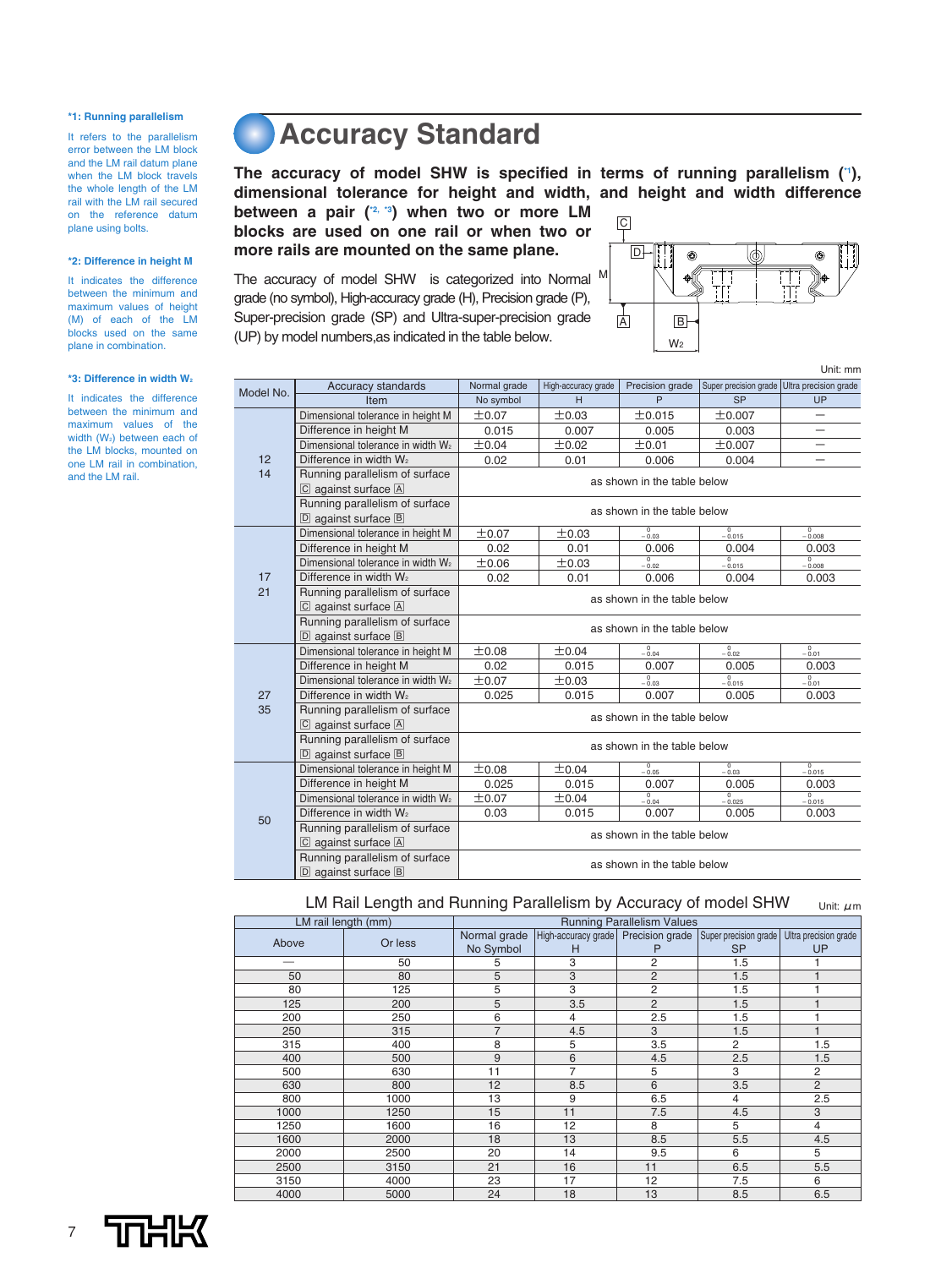# **Shoulder Height of the Mounting Base and the Corner Radius**

**Normally, the mounting base for the LM rail and the LM block has a datum plane on the side face of the shoulder of the base in order to allow easy installation and highly accurate positioning.**



The corner of the mounting shoulder must be machined to have a recess, or machined to be smaller than the corner radius "r," to prevent interference with the chamfer of the LM rail or the LM block.

Unit: mm

Unit: μm

**Shoulder for the LM rail Shoulder for the LM block**

 $\overline{\phantom{a}}\phantom{a}$ f $\phantom{a}$ H<sub>2</sub>

| Model No. | Corner radius<br>$r$ (max) | Shoulder height<br>for the LM rail | Shoulder height<br>for the LM block<br>H2 | $H_3$ |
|-----------|----------------------------|------------------------------------|-------------------------------------------|-------|
| 12        | 0.5                        | 1.5                                |                                           |       |
| 14        | 0.5                        | 1.5                                |                                           |       |
|           | 0.4                        |                                    |                                           | 2.5   |
| 21        | 0.4                        | 2.5                                |                                           |       |
| 27        | 0.4                        | 2.5                                |                                           |       |
| 35        | 0.8                        | 3.5                                |                                           |       |
| 50        | 0.8                        |                                    |                                           |       |

# **Error Allowance in the Parallelism Between Two Rails**

The table shows error allowances in parallelism (P) between two rails that will not affect the service life in normal operation.



|    |    |                                                      | $OHIL$ $\mu$ <sub>III</sub> |
|----|----|------------------------------------------------------|-----------------------------|
|    |    | Model No. Clearance C0 Clearance C1 Normal clearance |                             |
| 12 |    | 10                                                   | 13                          |
| 14 |    | 12                                                   | 16                          |
| 17 |    | 15                                                   | 20                          |
| 21 |    | 18                                                   | 25                          |
| 27 |    | 20                                                   | 25                          |
| 35 | 20 | 22                                                   | 30                          |
| 50 | 27 | 30                                                   | 40                          |

# **Error Allowance in Vertical Level Between Two Rails**

The values in the table indicate the error allowance in vertical level(S) between two rails per 500 mm of the axis-to-axis distance, and are proportional to the axis-to-axis distance.



|    |                                                      |     | Unit: $\mu$ m |  |  |
|----|------------------------------------------------------|-----|---------------|--|--|
|    | Model No. Clearance C0 Clearance C1 Normal clearance |     |               |  |  |
| 12 |                                                      | 11  | 40            |  |  |
| 14 |                                                      | 16  | 50            |  |  |
| 17 |                                                      | 20  | 65            |  |  |
| 21 |                                                      | 85  | 130           |  |  |
| 27 |                                                      | 85  | 130           |  |  |
| 35 | 70                                                   | 85  | 130           |  |  |
| 50 | 90                                                   | 110 | 170           |  |  |
|    |                                                      |     |               |  |  |

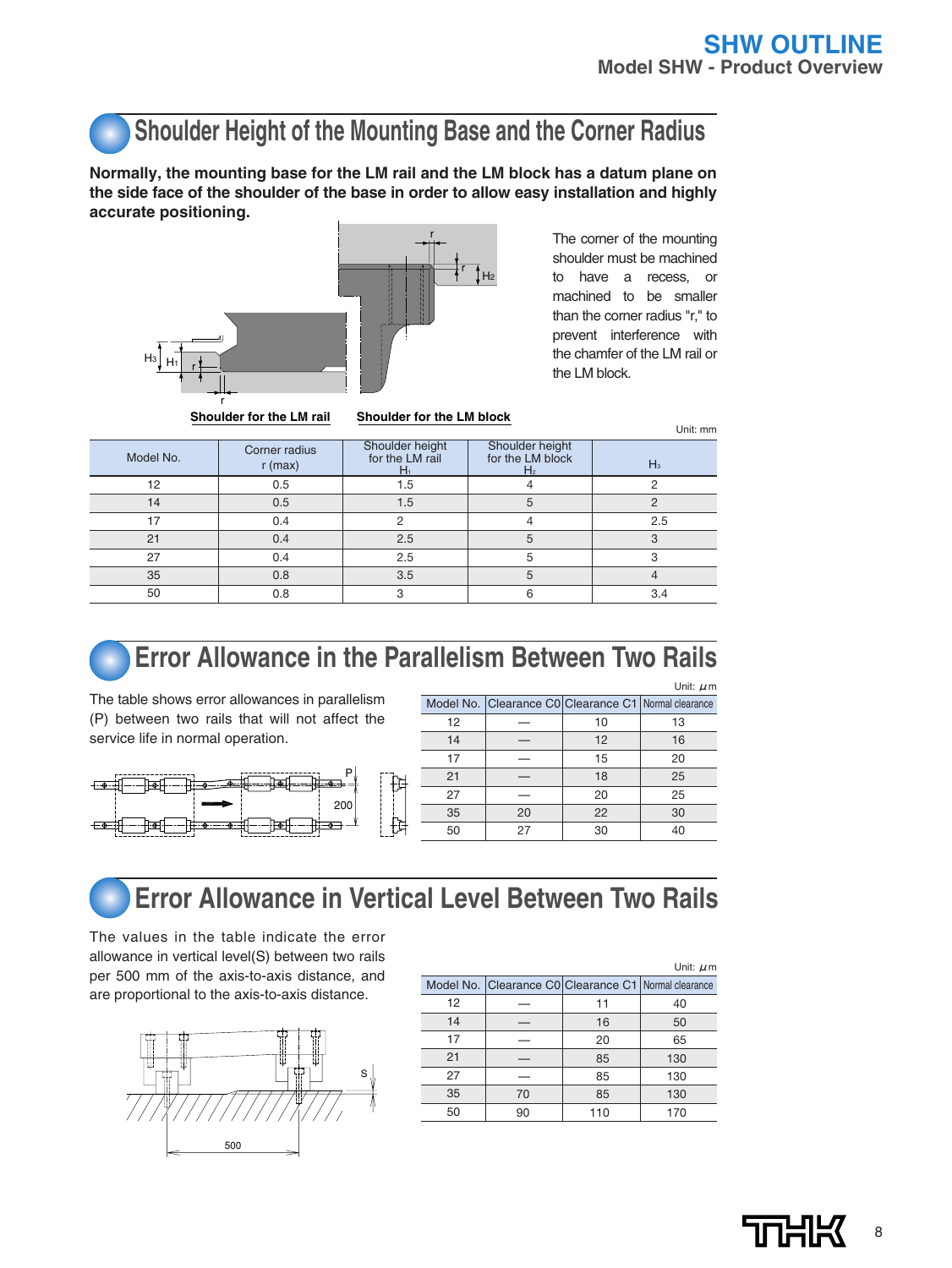# **Model SHW-CA Dimensional Table for Model SHW-CA**





#### Models SHW12CAM and SHW14CAM

|                  |        | Outer dimensions |        |     |    |                 |     |      |    |      |     |                |
|------------------|--------|------------------|--------|-----|----|-----------------|-----|------|----|------|-----|----------------|
| Model No.        | Height | Width            | Length |     |    |                 |     |      |    |      |     |                |
|                  | M      | W                |        | B   | C  | S               | H   | L1   |    | K    | N   | $H_3$          |
| <b>SHW 12CAM</b> | 12     | 40               | 37     | 35  | 18 | M 3             | 2.5 | 27   | 4  | 10   | 2.8 | $\overline{2}$ |
| <b>SHW 14CAM</b> | 14     | 50               | 45.5   | 45  | 24 | M 3             | 2.5 | 34   | 5  | 12   | 3.3 | $\overline{2}$ |
| <b>SHW 17CAM</b> | 17     | 60               | 51     | 53  | 26 | M 4             | 3.3 | 38   | 6  | 14.5 | 4   | 2.5            |
| <b>SHW 21CA</b>  | 21     | 68               | 59     | 60  | 29 | M 5             | 4.4 | 43.6 | 8  | 17.7 | 5   | 3              |
| <b>SHW 27CA</b>  | 27     | 80               | 72.8   | 70  | 40 | M 6             | 5.3 | 56.6 | 10 | 23.5 | 6   | 3              |
| <b>SHW 35CA</b>  | 35     | 120              | 107    | 107 | 60 | M 8             | 6.8 | 83   | 14 | 31   | 7.6 | $\overline{4}$ |
| <b>SHW 50CA</b>  | 50     | 162              | 141    | 144 | 80 | M <sub>10</sub> | 8.6 | 107  | 18 | 46   | 14  | 3.4            |



**Note** Symbol M indicates that stainless steel is used in the LM block, LM rail and balls. Those models marked with this symbol are therefore highly resistant to corrosion and environment.

### ■ **Example of model number coding**

#### **10 10 11 10 11 SHW17 CA 2 QZ UU C1 M +580L P M -**Ⅱ z x c v b n

1 Model number 2 Type of LM block 3 No. of LM blocks used on the same rail 4 With QZ Lubricator **B** Contamination protection accessory symbol (see page 15) **6** Radial clearance symbol (see page 6) **7** LM block is made of stainless steel **8LM rail length (in mm) <sup>8</sup>** Accuracy symbol (see page 7) **10LM** rail is made of stainless steel **11**No. of rails used on the same plane

**Note** This model number indicates that an LM block and an LM rail constitute one set (i.e., the required number of sets when 2 rails are used in parallel is 2).

Those models equipped with QZ Lubricator cannot have a grease nipple.

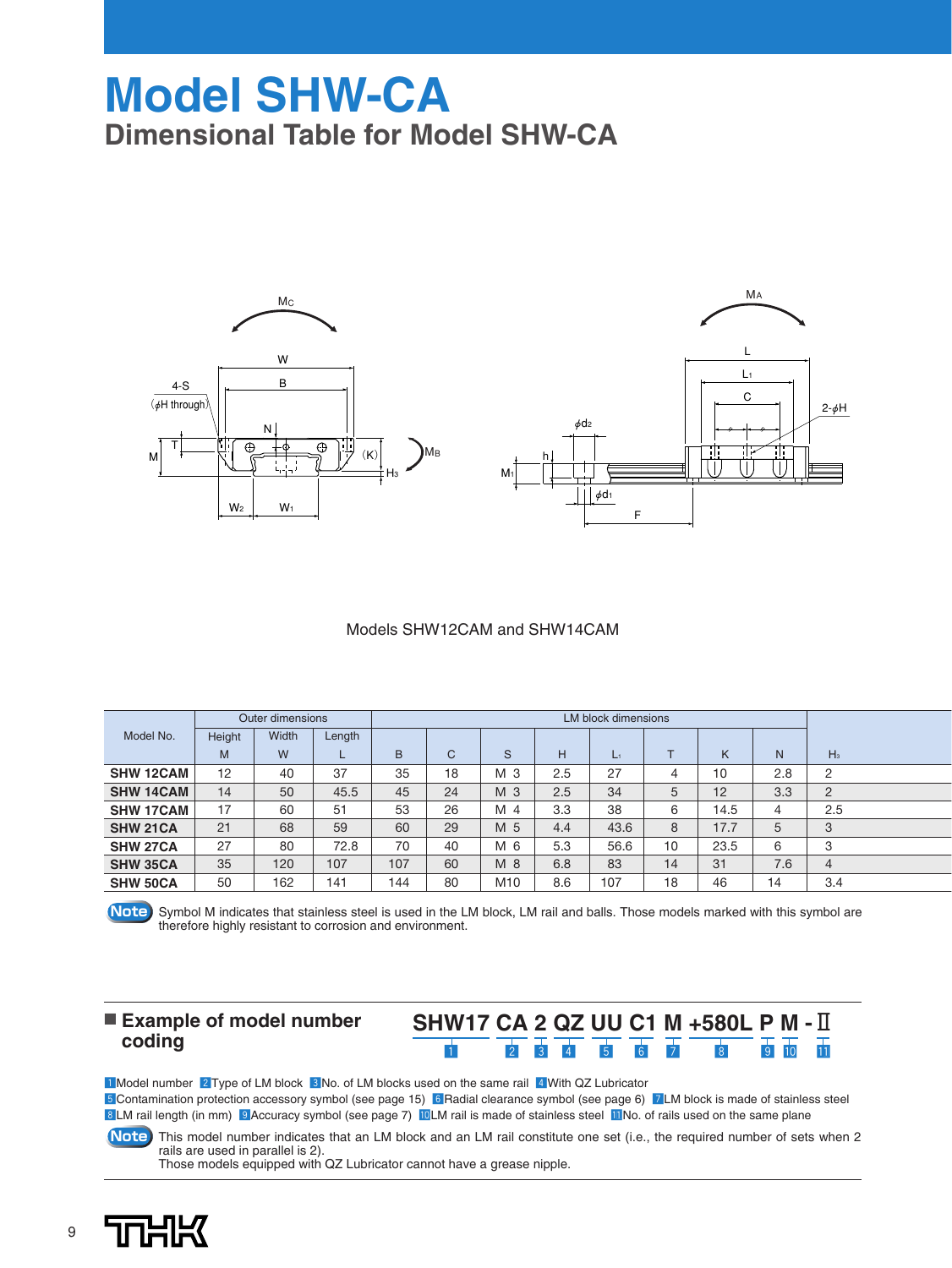

#### Models SHW17CAM and SHW21 to 50CA

|  |       |       |       |                           |              |                             |            |      |                                     |                |                              |                                    |                              |         |             | Unit: mm |
|--|-------|-------|-------|---------------------------|--------------|-----------------------------|------------|------|-------------------------------------|----------------|------------------------------|------------------------------------|------------------------------|---------|-------------|----------|
|  |       |       |       | <b>LM</b> rail dimensions |              |                             |            |      | Basic load rating                   |                |                              | Static permissible moment [kN-m]*2 |                              |         | <b>Mass</b> |          |
|  | Width |       |       | Height                    | <b>Pitch</b> |                             | Length     | C    | C <sub>0</sub>                      | M <sub>A</sub> | 合                            | M <sub>B</sub>                     | €                            | ଳ<br>Mc | LM block    | LM rail  |
|  | $W_1$ | $W_2$ | $W_3$ | M <sub>1</sub>            |              | $d_1 \times d_2 \times h$   | $Max^{*1}$ | [KN] | $\left[\mathsf{k}\mathsf{N}\right]$ | block          | 2 blocks in<br>close contact | block                              | 2 blocks in<br>close contact | 1 block | [kg]        | [kg/m]   |
|  | 18    | 11    | –     | 6.6                       | 40           | $4.5 \times 7.5 \times 5.3$ | 1000       | 4.31 | 5.66                                | 0.0228         | 0.12                         | 0.0228                             | 0.12                         | 0.0405  | 0.05        | 0.8      |
|  | 24    | 13    |       | 7.5                       | 40           | $4.5 \times 7.5 \times 5.3$ | 1430       | 7.05 | 8.98                                | 0.0466         | 0.236                        | 0.0466                             | 0.236                        | 0.0904  | 0.1         | 1.23     |
|  | 33    | 13.5  | 18    | 8.6                       | 40           | $4.5 \times 7.5 \times 5.3$ | 1800       | 7.65 | 10.18                               | 0.0591         | 0.298                        | 0.0591                             | 0.298                        | 0.164   | 0.15        | 1.9      |
|  | 37    | 15.5  | 22    | 11                        | 50           | $4.5 \times 7.5 \times 5.3$ | 1900       | 8.24 | 12.8                                | 0.0806         | 0.434                        | 0.0806                             | 0.434                        | 0.229   | 0.24        | 2.9      |
|  | 42    | 19    | 24    | 15                        | 60           | $4.5 \times 7.5 \times 5.3$ | 3000       | 16   | 22.7                                | 0.187          | 0.949                        | 0.187                              | 0.949                        | 0.455   | 0.47        | 4.5      |
|  | 69    | 25.5  | 40    | 19                        | 80           | $7\times11\times9$          | 3000       | 35.5 | 49.2                                | 0.603          | 3                            | 0.603                              | 3                            | 1.63    | 1.4         | 9.6      |
|  | 90    | 36    | 60    | 24                        | 80           | $9\times14\times12$         | 3000       | 70.2 | 91.4                                | 1.46           | 7.37                         | 1.46                               | 7.37                         | 3.97    | 3.7         | 15       |
|  |       |       |       |                           |              |                             |            |      |                                     |                |                              |                                    |                              |         |             |          |

**Note** If a grease nipple is required, indicate "with grease nipple;" if a greasing hole is required, indicate "with a tapped hole for greasing."

\*1 The maximum length under "Length" indicates the standard maximum length of an LM rail.

\*2 Static permissible moment: 1 block: static permissible moment value with 1 LM block

Double blocks: static permissible moment value with 2 blocks closely contacting with each other

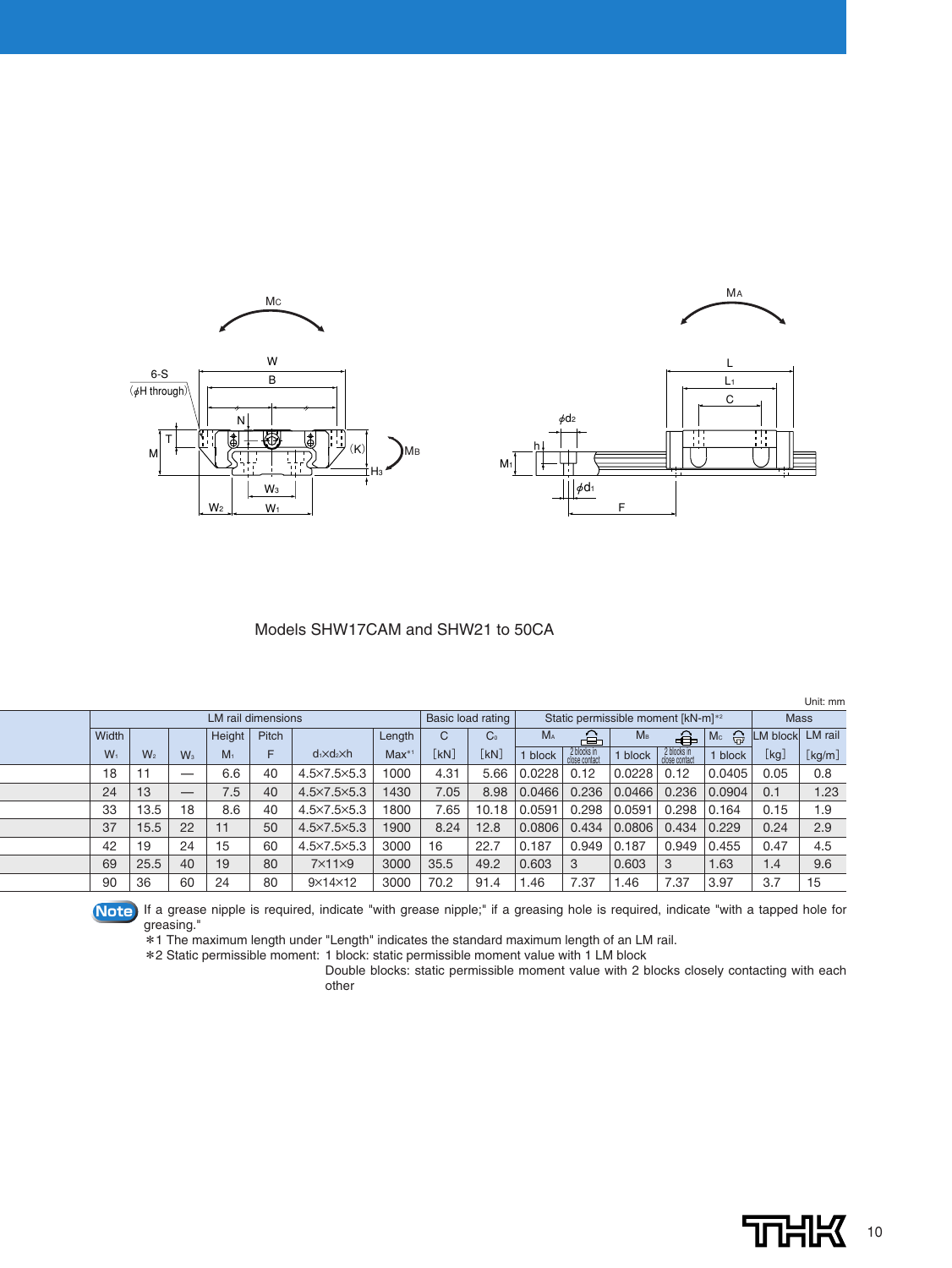# **Models SHW-CR/SHW-HR Dimensional Table for Models SHW-CR/SHW-HR**





#### Models SHW27 to 50CR

|                  |        | Outer dimensions |        |     |    |                 | <b>LM block dimensions</b> |    |      |                |                |
|------------------|--------|------------------|--------|-----|----|-----------------|----------------------------|----|------|----------------|----------------|
| Model No.        | Height | Width            | Length |     |    |                 |                            |    |      |                |                |
|                  | M      | W                |        | B   | C  | $S \times \ell$ | L١                         |    | K    | N              | $H_3$          |
| <b>SHW 12CRM</b> | 12     | 30               | 37     | 21  | 12 | $M3\times3.5$   | 27                         | 4  | 10   | 2.8            | 2              |
| <b>SHW 12HRM</b> | 12     | 30               | 50.4   | 21  | 24 | $M3\times3.5$   | 40.4                       | 4  | 10   | 2.8            | $\overline{2}$ |
| <b>SHW 14CRM</b> | 14     | 40               | 45.5   | 28  | 15 | $M3\times4$     | 34                         | 5  | 12   | 3.3            | 2              |
| <b>SHW 17CRM</b> | 17     | 50               | 51     | 29  | 15 | $M4\times5$     | 38                         | 6  | 14.5 | $\overline{4}$ | 2.5            |
| SHW 21CR         | 21     | 54               | 59     | 31  | 19 | $M5\times 6$    | 43.6                       | 8  | 17.7 | 5              | 3              |
| <b>SHW 27CR</b>  | 27     | 62               | 72.8   | 46  | 32 | $M6\times 6$    | 56.6                       | 10 | 23.5 | 6              | 3              |
| <b>SHW 35CR</b>  | 35     | 100              | 107    | 76  | 50 | $M8\times8$     | 83                         | 14 | 31   | 7.6            | 4              |
| <b>SHW 50CR</b>  | 50     | 130              | 141    | 100 | 65 | $M10\times15$   | 107                        | 18 | 46   | 14             | 3.4            |

**Note** Symbol M indicates that stainless steel is used in the LM block, LM rail and balls. Those models marked with this symbol are therefore highly resistant to corrosion and environment.

#### ■ **Example of model number coding**

#### **SHW17 CR 2 QZ KKHH C1 M +820L P M -**Ⅱ z x c v b n m , .  $10$   $11$

**I** Model number 2 Type of LM block **C** No. of LM blocks used on the same rail <sup>2</sup> With QZ Lubricator 5 Contamination protection accessory symbol (see page 15) 6 Radial clearance symbol (see page 6) 7 LM block is made of stainless steel 8LM rail length (in mm) <sup>8</sup>Accuracy symbol (see page 7) <sup>10</sup>LM rail is made of stainless steel **III**No. of rails used on the same plane

**Note** This model number indicates that an LM block and an LM rail constitute one set (i.e., the required number of sets when 2 rails are used in parallel is 2).

Those models equipped with QZ Lubricator cannot have a grease nipple.

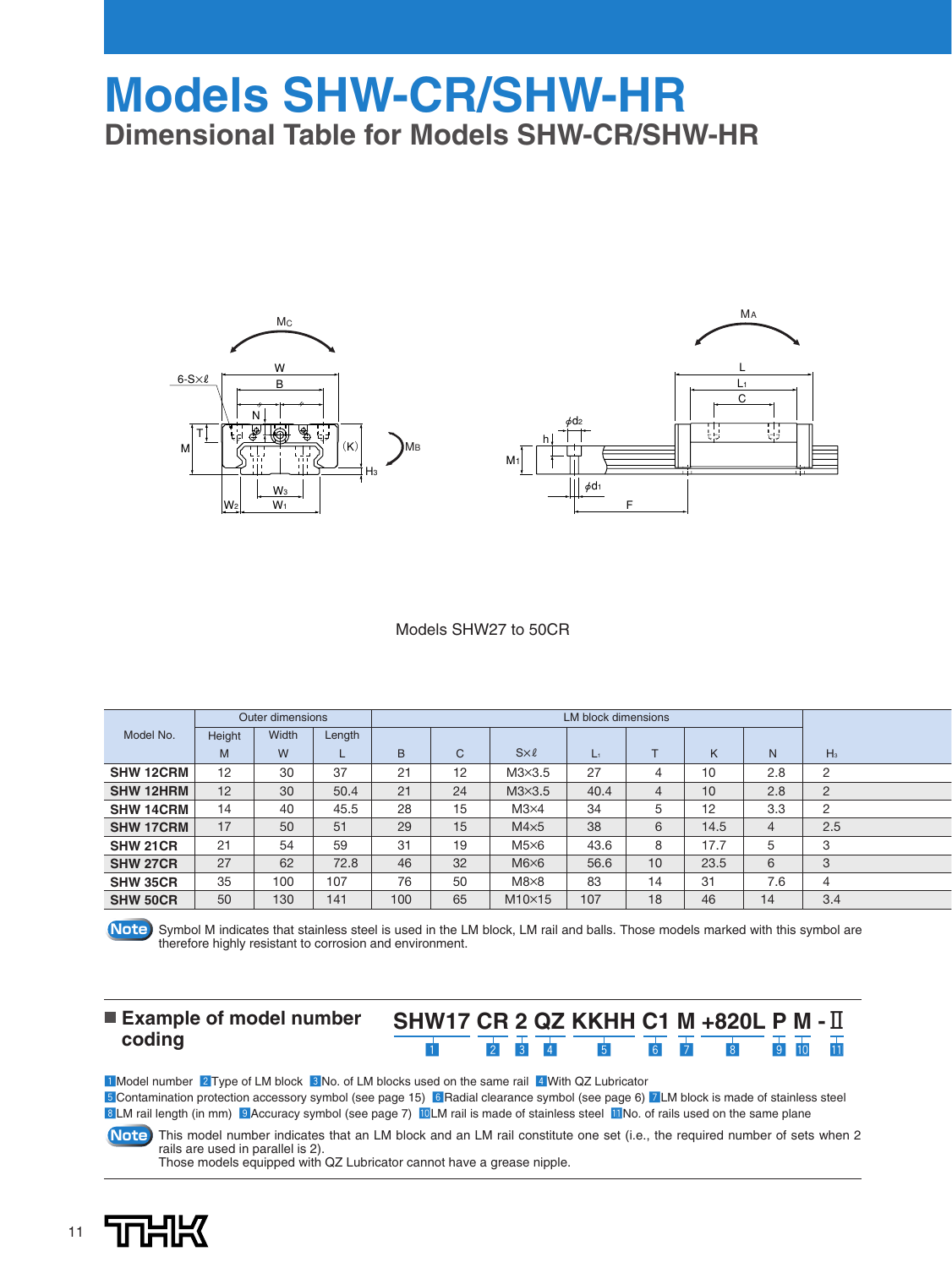



Models SHW12CRM, SHW12HRM and SHW14CRM



Models SHW17CRM and SHW21CR

|                           |                |                   |                |       |                             |            |      |                   |                |                              |         |                              |                                                   |          | Unit: mm |
|---------------------------|----------------|-------------------|----------------|-------|-----------------------------|------------|------|-------------------|----------------|------------------------------|---------|------------------------------|---------------------------------------------------|----------|----------|
| <b>LM</b> rail dimensions |                |                   |                |       |                             |            |      | Basic load rating |                |                              |         |                              | Static permissible moment [kN-m]*2<br><b>Mass</b> |          |          |
| Width                     |                |                   | Height         | Pitch |                             | Length     | C    | C <sub>0</sub>    | M <sub>A</sub> | ക                            | $M_{B}$ | €                            | ଳ<br>Mc                                           | LM block | LM rail  |
| $W_1$                     | W <sub>2</sub> | $W_3$             | M <sub>1</sub> | F     | $d_1 \times d_2 \times h$   | $Max^{*1}$ | 「kN] | [kN]              | block          | 2 blocks in<br>close contact | block   | 2 blocks in<br>close contact | 1 block                                           | [kg]     | [kg/m]   |
| 18                        | 6              |                   | 6.6            | 40    | 4.5×7.5×5.3                 | 1000       | 4.31 | 5.66              | 0.0228         | 0.12                         | 0.0228  | 0.12                         | 0.0405                                            | 0.04     | 0.8      |
| 18                        | 6              | $\hspace{0.05cm}$ | 6.6            | 40    | $4.5 \times 7.5 \times 5.3$ | 1000       | 5.56 | 8.68              | 0.0511         | 0.246                        | 0.0511  | 0.246                        | 0.0621                                            | 0.06     | 0.8      |
| 24                        | 8              |                   | 7.5            | 40    | $4.5 \times 7.5 \times 5.3$ | 1430       | 7.05 | 8.98              | 0.0466         | 0.236                        | 0.0466  | 0.236                        | 0.0904                                            | 0.08     | 1.23     |
| 33                        | 8.5            | 18                | 8.6            | 40    | $4.5 \times 7.5 \times 5.3$ | 1800       | 7.65 | 10.18             | 0.0591         | 0.298                        | 0.0591  | 0.298                        | 0.164                                             | 0.13     | 1.9      |
| 37                        | 8.5            | 22                | 1              | 50    | $4.5\times7.5\times5.3$     | 900        | 8.24 | 12.8              | 0.0806         | 0.434                        | 0.0806  | 0.434                        | 0.229                                             | 0.19     | 2.9      |
| 42                        | 10             | 24                | 15             | 60    | $4.5 \times 7.5 \times 5.3$ | 3000       | 16   | 22.7              | 0.187          | 0.949                        | 0.187   | 0.949                        | 0.455                                             | 0.36     | 4.5      |
| 69                        | 15.5           | 40                | 19             | 80    | $7\times11\times9$          | 3000       | 35.5 | 49.2              | 0.603          | 3                            | 0.603   | 3                            | .63                                               | 1.2      | 9.6      |
| 90                        | 20             | 60                | 24             | 80    | $9\times14\times12$         | 3000       | 70.2 | 91.4              | 1.46           | 7.37                         | 1.46    | 7.37                         | 3.97                                              | 3        | 15       |

 $\overline{a}$ 

 $\overline{\phantom{a}}$ 

**Note** If a grease nipple is required, indicate "with grease nipple;" if a greasing hole is required, indicate "with a tapped hole for greasing."

\*1 The maximum length under "Length" indicates the standard maximum length of an LM rail.

\*2 Static permissible moment: 1 block: static permissible moment value with 1 LM block

Double blocks: static permissible moment value with 2 blocks closely contacting with each other

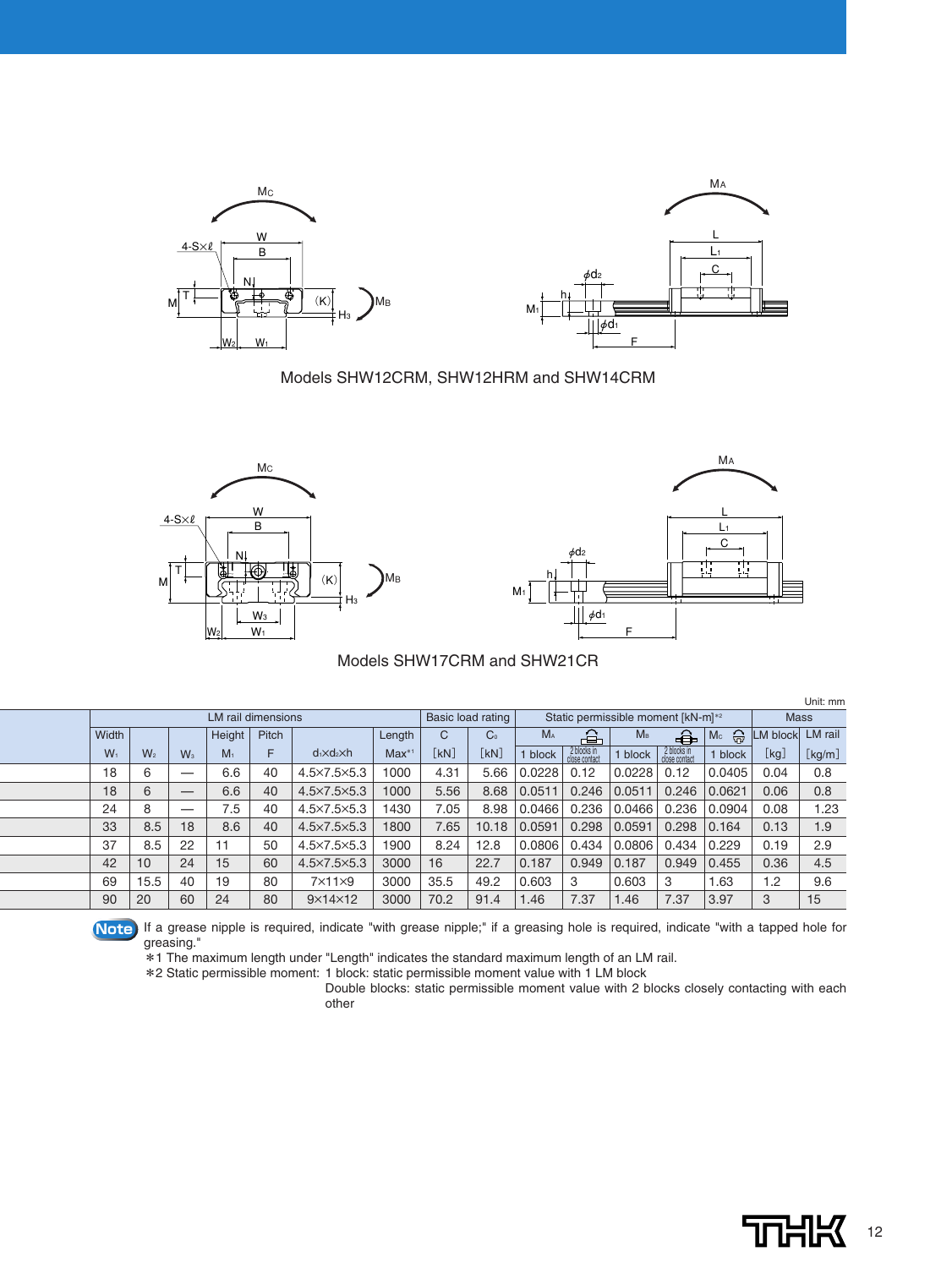# **SHW Standard Length and Maximum Length of the LM Rail**

**The table below shows the standard LM rail lengths and the maximum lengths of model SHW variations. If the maximum length of the desired LM rail exceeds them, connected rails will be used. Contact THK for details.**

**For the G dimension when a special length is required, we recommend selecting the corresponding G value from the table. The longer the G dimension is, the less stable the G area may become after installation, thus adversely affecting accuracy.**



| Model No.                            | <b>SHW 12</b> | <b>SHW 14</b> | <b>SHW 17</b> | <b>SHW 21</b> | <b>SHW 27</b> | <b>SHW 35</b> | UIII. IIIII<br><b>SHW 50</b> |
|--------------------------------------|---------------|---------------|---------------|---------------|---------------|---------------|------------------------------|
|                                      | 70            | 70            | 110           | 130           | 160           | 280           | 280                          |
| $\left(\bigcup_{i=1}^{n} a_i\right)$ | 110           | 110           | 190           | 230           | 280           | 440           | 440                          |
|                                      | 150           | 150           | 310           | 380           | 340           | 760           | 760                          |
| rail length                          | 190           | 190           | 470           | 480           | 460           | 1000          | 1000                         |
|                                      | 230           | 230           | 550           | 580           | 640           | 1240          | 1240                         |
|                                      | 270           | 270           |               | 780           | 820           | 1560          | 1640                         |
| $\geq$                               | 310           | 310           |               |               |               |               | 2040                         |
|                                      | 390           | 390           |               |               |               |               |                              |
| Standard                             | 470           | 470           |               |               |               |               |                              |
|                                      |               | 550           |               |               |               |               |                              |
|                                      |               | 670           |               |               |               |               |                              |
| Standard pitch F                     | 40            | 40            | 40            | 50            | 60            | 80            | 80                           |
| G                                    | 15            | 15            | 15            | 15            | 20            | 20            | 20                           |
| Max length                           | 1000          | 1430          | 1800          | 1900          | 3000          | 3000          | 3000                         |

Standard Length and Maximum Length of the LM Rail for Model SHW

Note 1: The maximum length varies with accuracy grades. Contact THK for details.

Note 2: If connected rails are not allowed and a greater length than the maximum values above is required, contact THK.

Note 3: Models SHW12, 14 and 17 are made of stainless steel.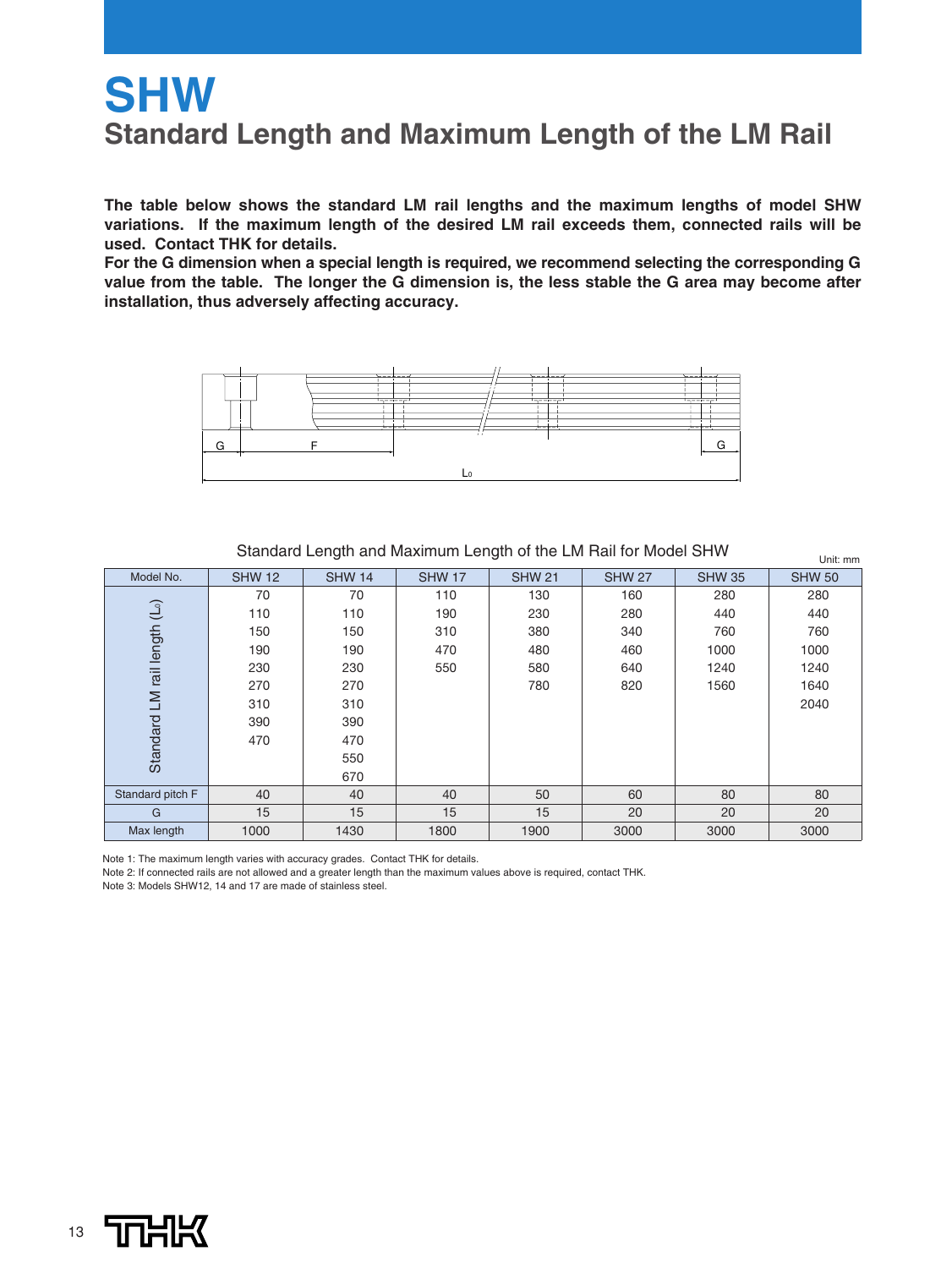

# **SHW OPTIONS Options**

**For model SHW, contamination protection and lubrication accessories are available. Make a selection according to the application and the installation site.**



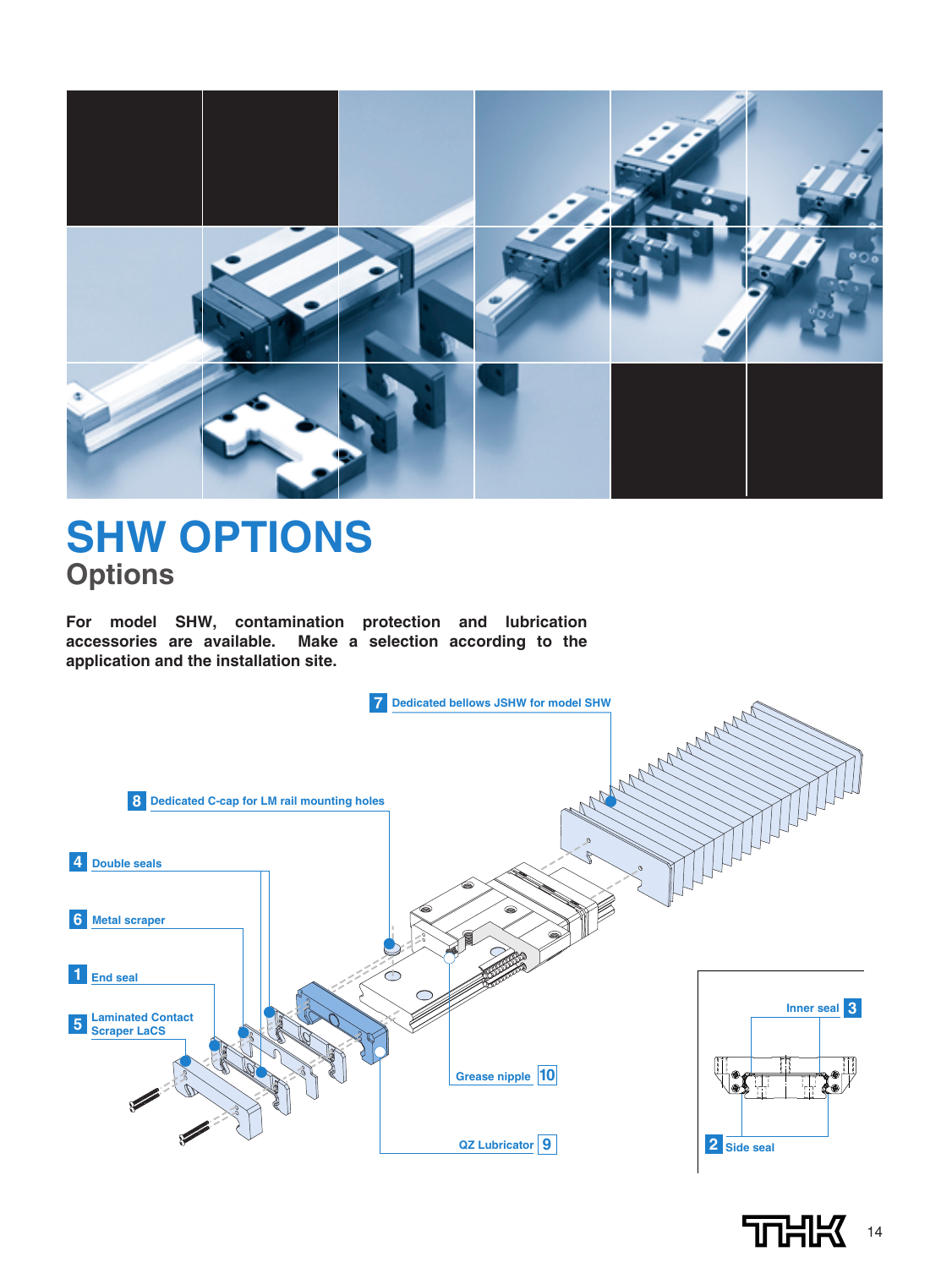# **Contamination Protection Accessories**

**When foreign matter enters an LM system, it will cause abnormal wear or shorten the service life. It is necessary to prevent foreign matter from entering the system. Therefore, when possible entrance of foreign matter is predicted, it is important to select an effective sealing device or contamination protection device that meets the working conditions.**



**Highly wear-resistant end seals made of special resin rubber and side seals for increased contamination protection effect are available.**

If desiring a contamination protection accessory, specify it with the corresponding symbol indicated in table 3.

For the supported model numbers for contamination protection accessories and the overall LM block length with a contamination protection accessory attached (dimension L), see table 4.

For the maximum seal resistance value per LM block when a lubricant is applied on seals SHW … UU/SS, refer to the corresponding value

Table 1 Maximum Seal Resistance Value

| of Seals SHW … UU/SS<br>Unit: N |                       |      |  |  |  |  |
|---------------------------------|-----------------------|------|--|--|--|--|
| Model No.                       | Seal resistance value |      |  |  |  |  |
|                                 | UU                    | SS   |  |  |  |  |
| 12CA/CR                         | 1.0                   | 1.4  |  |  |  |  |
| 12HR                            | 1.0                   | 1.8  |  |  |  |  |
| 14                              | 1.2                   | 1.8  |  |  |  |  |
| 17                              | 1.4                   | 2.2  |  |  |  |  |
| 21                              | 4.9                   | 6.9  |  |  |  |  |
| 27                              | 4.9                   | 8.9  |  |  |  |  |
| 35                              | 9.8                   | 15.8 |  |  |  |  |
| 50                              | 14.7                  | 22.7 |  |  |  |  |

# **Laminated Contact Scraper LaCS®**

**For locations with an even more adverse working conditions, the Laminated Contact Scraper LaCS is available. LaCS prevents minute foreign matter from entering the LM block by removing such foreign matter adhering to the LM rail in multiple stages through a laminated contact structure (3-layered scraper).**

- ●Since the 3 layers of scrapers fully contact the LM rail, LaCS is highly capable of removing minute foreign
- lubricating function, low friction  $\frac{\text{Note 1: Each resistance value in the table}}{\text{enlu consist of the file C. and the table}}$ ●Since it uses oil-impregnated, foam synthetic rubber with a self-

#### **Basic Specifications of LaCS**

- 1 Service temperature range of
- 2 Resistance of LaCS: indicated in

#### Table 2 Resistance of LaCS

|           | Unit: N            |
|-----------|--------------------|
| Model No. | Resistance of LaCS |
| 21        | 3.9                |
| 27        | 6.5                |
| 35        | 13.0               |
| 50        | 19.5               |

- only consists of that of LaCS, and does not include sliding resistances of seals and other accessories.
- Note 2: For the maximum service speed of LaCS, contact THK.

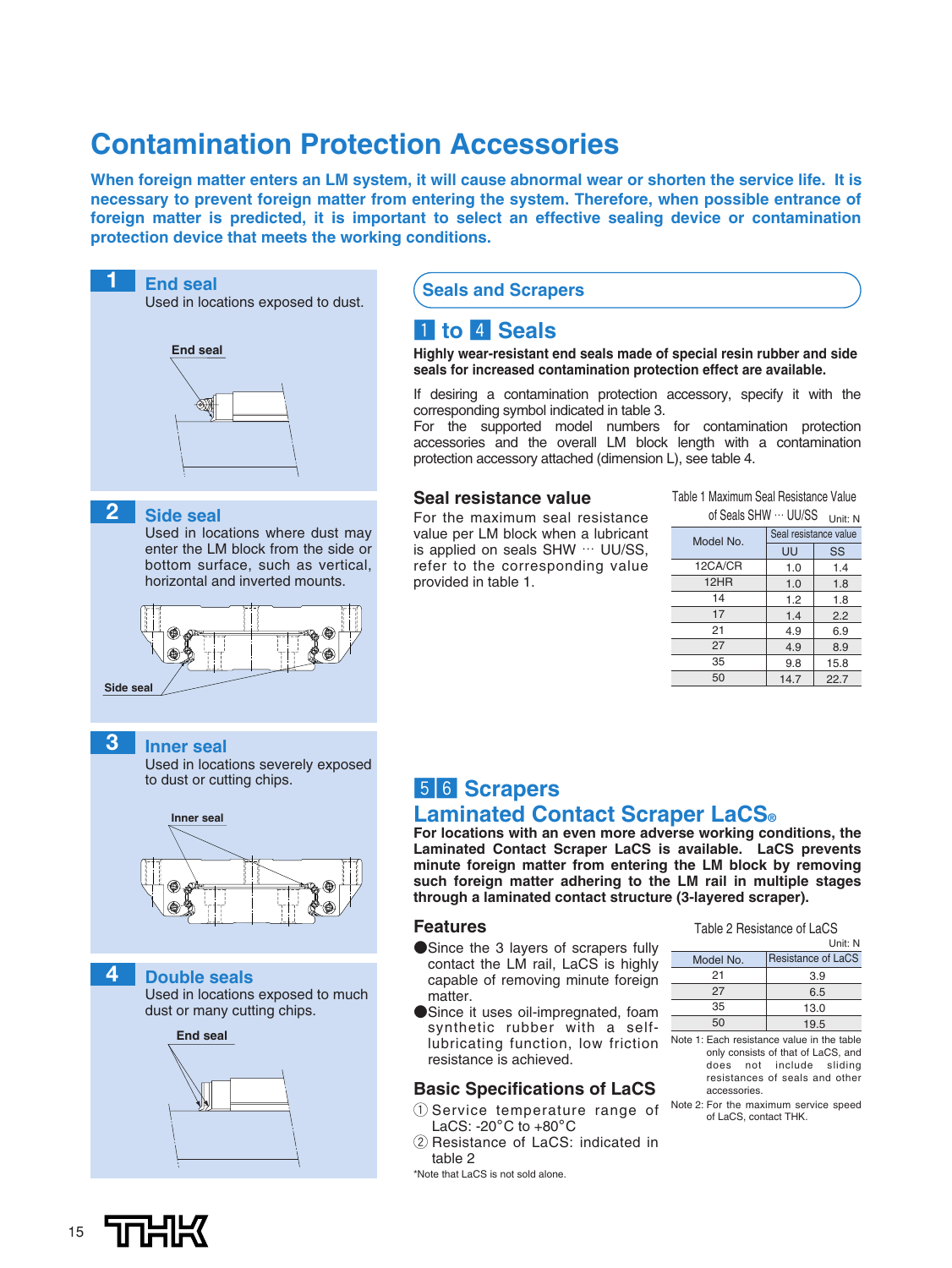### **OPTIONS Options**

#### Table 3 Symbols of Contamination Protection Accessories for Model SHW

| Symbol      | Contamination protection accessory                                        |
|-------------|---------------------------------------------------------------------------|
| UU.         | With end seal                                                             |
| <b>SS</b>   | With end seal + side seal + inner seal                                    |
| DD.         | With double seals $+$ side seal $+$ inner seal                            |
| ZZ          | With end seal $+$ side seal $+$ inner seal $+$ metal scraper              |
| KK.         | With double seals $+$ side seal $+$ inner seal $+$ metal scraper          |
| <b>SSHH</b> | With end seal $+$ side seal $+$ inner seal $+$ LaCS                       |
| <b>DDHH</b> | With double seals $+$ side seal $+$ inner seal $+$ LaCS                   |
| <b>ZZHH</b> | With end seal $+$ side seal $+$ inner seal $+$ metal scraper $+$ LaCS     |
| <b>KKHH</b> | With double seals $+$ side seal $+$ inner seal $+$ metal scraper $+$ LaCS |

Note: The inner seal and LaCS are not available for models SHW12, 14 and 17.

#### Table 4 Overall LM Block Length (Dimension L) of Model SHW with a Contamination Protection Accessory Attached Unit: mm

| Model No.  | UU   | SS   | DD    | ZZ    | <b>KK</b> | <b>SSHH</b> | <b>DDHH</b> | <b>ZZHH</b> | <b>KKHH</b> |
|------------|------|------|-------|-------|-----------|-------------|-------------|-------------|-------------|
| 12 CAM/CRM | 37   | 37   |       |       |           | 48          |             |             |             |
| 12 HRM     | 50.4 | 50.4 |       |       |           | 61.4        |             |             |             |
| 14 CAM/CRM | 45.5 | 45.5 |       |       |           | 60.7        |             |             |             |
| 17 CAM/CRM | 51   | 51   | 54    | 53.4  | 56.4      | 66.2        | 69.2        | 67.4        | 70.4        |
| 21 CA/CR   | 59   | 59   | 64    | 63.2  | 68.2      | 75.6        | 80.6        | 77.2        | 82.2        |
| 27 CA/CR   | 72.8 | 72.8 | 78.6  | 77.8  | 83.6      | 89.4        | 95.2        | 91.8        | 97.6        |
| 35 CA/CR   | 107  | 107  | 114.4 | 112   | 119.4     | 129         | 136.4       | 131.4       | 138.8       |
| 50 CA/CR   | 141  | 141  | 149.2 | 147.4 | 155.6     | 166         | 174.2       | 168.4       | 176.6       |

Note: "—" indicates not available.

#### **Z** Dedicated Bellows JSHW for Model SHW

**For locations with an even more adverse working conditions,** dedicated bellows are available. **dedicated bellows are provided below. When placing an order, specify the desired bellows type with the corresponding bellows model number indicated below.**

| Dimensional Table for JSHW |  |  |
|----------------------------|--|--|
|----------------------------|--|--|

| Model No.          |     | Supported |      |                |         |       |     |                |                |               |
|--------------------|-----|-----------|------|----------------|---------|-------|-----|----------------|----------------|---------------|
|                    | W   |           | н.   | P <sub>1</sub> | $P_{2}$ | $b_1$ | t.  | b <sub>2</sub> | t <sub>2</sub> | model         |
| JSHW 17            | 68  | 22        | 23   | 15             | 15.4    | 39    | 2.6 | 18             | 6              | <b>SHW 17</b> |
| <b>JSHW 21</b>     | 75  | 25        | 26   | 17             | 17      | 35.8  | 2.9 | 22             |                | <b>SHW 21</b> |
| JSHW 27            | 85  | 33.5      | 33.5 | 20             | 20      | 25    | 3.5 | 20             | 10             | <b>SHW 27</b> |
| <b>JSHW 35</b>     | 120 | 35        | 35   | 20             | 20      | 75    | 7.5 | 40             | 13             | <b>SHW 35</b> |
| JSHW <sub>50</sub> | 164 | 42        | 42   | 20             | 20      | 89.4  | 14  | 50             | 16             | <b>SHW 50</b> |

|                | Other dimensions (mm) |                      |    |      |                 |      |  |
|----------------|-----------------------|----------------------|----|------|-----------------|------|--|
| Model No.      | Mounting bolt         | a                    |    | Lmax |                 |      |  |
|                | $S^*$                 |                      |    |      | Type CA Type CR | Lmin |  |
| JSHW 17        | $M2 \times 4\ell$     | $M3X6 \ell$          | 8  |      |                 | 5    |  |
| <b>JSHW 21</b> | $M2 \times 5\ell$     | $M3X6 \ell$          | 8  | 3.5  | 10.5            | 6    |  |
| JSHW 27        | $M2.6X$ 6 $\ell$      | $M3X6 \ell$          | 10 | 2.5  | 11.5            |      |  |
| JSHW 35        | $M3 \times 8\ell$     | $M3X6 \ell$          | 6  |      | 10              |      |  |
| JSHW 50        | M4 ×12 l              | M4 $\times$ 8 $\ell$ |    |      | 17              |      |  |

Note 1: When desiring to use the dedicated bellows other than in horizontal mount (i.e., vertical, wall and inverted mount), or when desiring a heat-resistant type of bellows, contact THK.

Note 2: For lubrication when using the dedicated bellows, contact THK.

Note 3: For the mounting bolts marked with "\*", use tapping screws.

Note 4: When using the dedicated bellows, the LM block and LM rail need to be machined so that the bellows can be mounted. Be sure to indicate that the dedicated bellows is required

 $\boxed{1}$   $\boxed{2}$ 

**JSHW21-60/360** when ordering SHS.

### ■ **Example of model number coding**

 $1$  Model number  $\cdots$  bellows for SHW21 2 Bellows dimensions (length when compressed / length when extended)

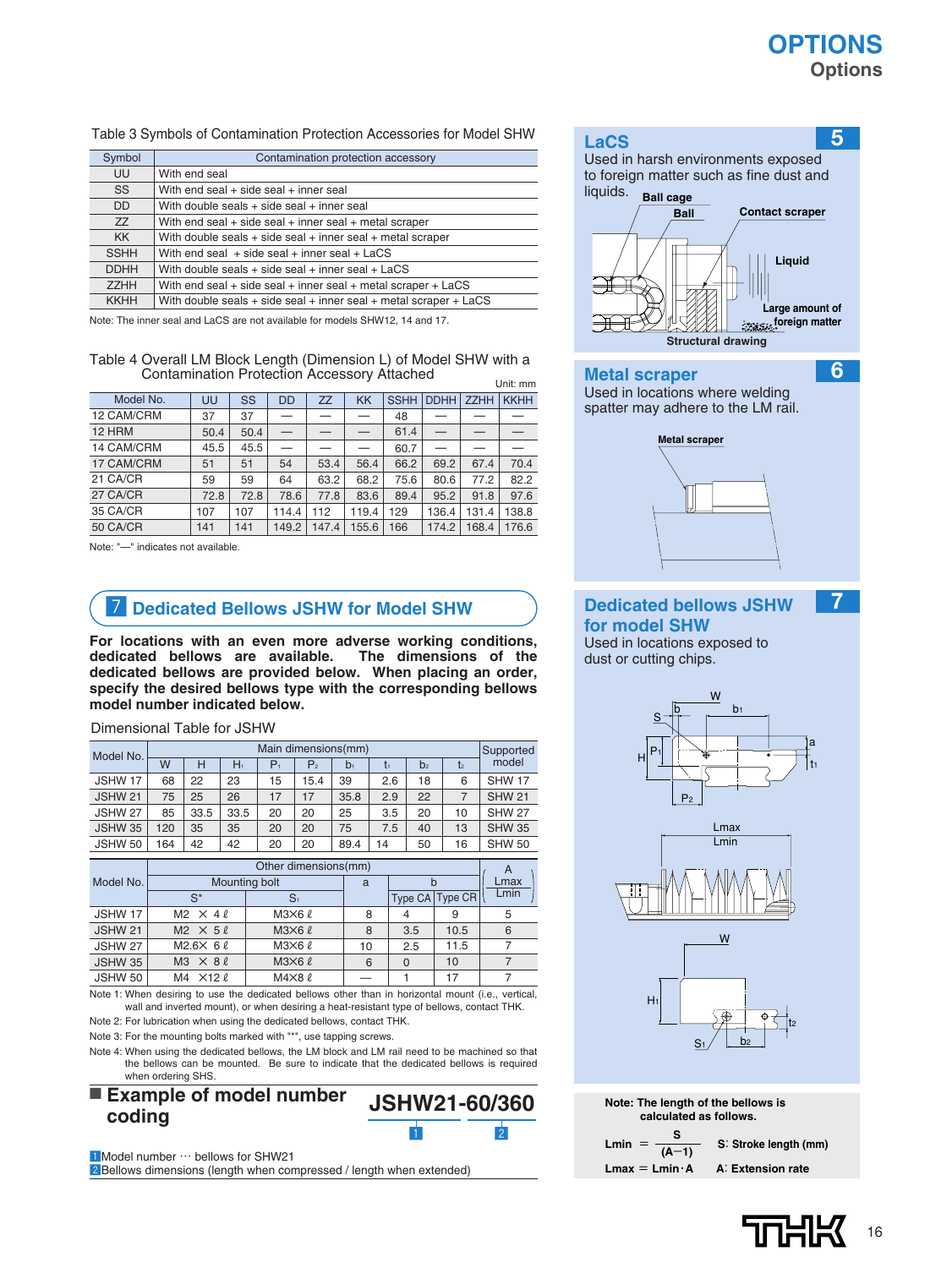

### , **Dedicated C-cap for LM Rail Mounting Holes**

**If any of the LM rail mounting holes of an LM Guide is filled with cutting chips or foreign matter, they may enter the LM block structure. Entrance of such foreign matter can be prevented by covering each LM rail mounting hole with the dedicated cap so that the top of the mounting holes are on the same level as the LM rail top face.**

The dedicated C-cap for LM rail mounting holes is highly durable since it uses a special synthetic resin with high oil resistance and high wear

resistance. When placing an order, specify the desired cap type with the corresponding cap number indicated in the table on the right.

| Model No. | C-cap          | <b>Bolt used</b> | Main dimensions mm |     |  |  |
|-----------|----------------|------------------|--------------------|-----|--|--|
|           | model No.      |                  |                    |     |  |  |
| 12        | C <sub>4</sub> | M <sub>4</sub>   | 7.8                | 1.0 |  |  |
| 14        | C <sub>4</sub> | M <sub>4</sub>   | 7.8                | 1.0 |  |  |
| 17        | C <sub>4</sub> | M4               | 7.8                | 1.0 |  |  |
| 21        | C <sub>4</sub> | M <sub>4</sub>   | 7.8                | 1.0 |  |  |
| 27        | C <sub>4</sub> | M4               | 7.8                | 1.0 |  |  |
| 35        | C <sub>6</sub> | M <sub>6</sub>   | 11.4               | 2.7 |  |  |
| 50        | C <sub>8</sub> | M <sub>8</sub>   | 14.4               | 3.7 |  |  |

**Significant Extension of the Maintenance**

Attaching the QZ Lubricator helps extend the maintenance interval throughout the whole load range from the light-load area to the

# **Lubrication Accessories**



### **9 QZ LubricatorTM**

**The QZ Lubricator feeds the right amount of lubricant to the ball raceway on the LM rail. This allows an oil film to continuously be formed between the balls and the raceway, and drastically extends the lubrication and maintenance intervals.**

When the QZ Lubricator is required, specify the desired type with the corresponding symbol indicated in table 1. For supported LM Guide model numbers for the QZ Lubricator and overall LM block length with the QZ Lubricator attached (dimension L), see table 2.

**Interval**

heavy-load area.

#### **Features**

- ●Supplements lost oil to drastically extend the lubrication/maintenance interval.
- **Eco-friendly lubrication system** that does not contaminate the surrounding area since it feeds the right amount of lubricant to the ball raceway.
- ●The user can select a type of lubricant that meets the intended use.

\*Note that the QZ Lubricator is not sold alone.

\*Those models equipped with the QZ Lubricator cannot have a grease nipple. When desiring both the QZ Lubricator and a grease nipple to be attached, contact THK .

#### Table 1 Parts Symbols for Model SHW with the QZ Lubricator Attached

| Symbol        | Contamination protection accessories for LM Guide with QZ Lubricator attached               |
|---------------|---------------------------------------------------------------------------------------------|
| QZUU          | With end seal + QZ Lubricator                                                               |
| <b>QZSS</b>   | With end seal + side seal + inner seal + $QZ$ Lubricator                                    |
| QZDD          | With double seals $+$ side seal $+$ inner seal $+$ QZ Lubricator                            |
| QZZZ          | With end seal + side seal + inner seal + metal scraper + $QZ$ Lubricator                    |
| <b>QZKK</b>   | With double seals $+$ side seal $+$ inner seal $+$ metal scraper $+$ QZ Lubricator          |
| <b>QZSSHH</b> | With end seal + side seal + inner seal + $LaCS + QZ$ Lubricator                             |
| <b>QZDDHH</b> | With double seals $+$ side seal $+$ inner seal $+$ LaCS $+$ QZ Lubricator                   |
| <b>QZZZHH</b> | With end seal + side seal + inner seal + metal scraper + LaCS + QZ Lubricator               |
| <b>QZKKHH</b> | With double seals $+$ side seal $+$ inner seal $+$ metal scraper $+$ LaCS $+$ QZ Lubricator |
|               |                                                                                             |

Note: The inner seal and LaCS are not available for models SHW12, 14 and 17.

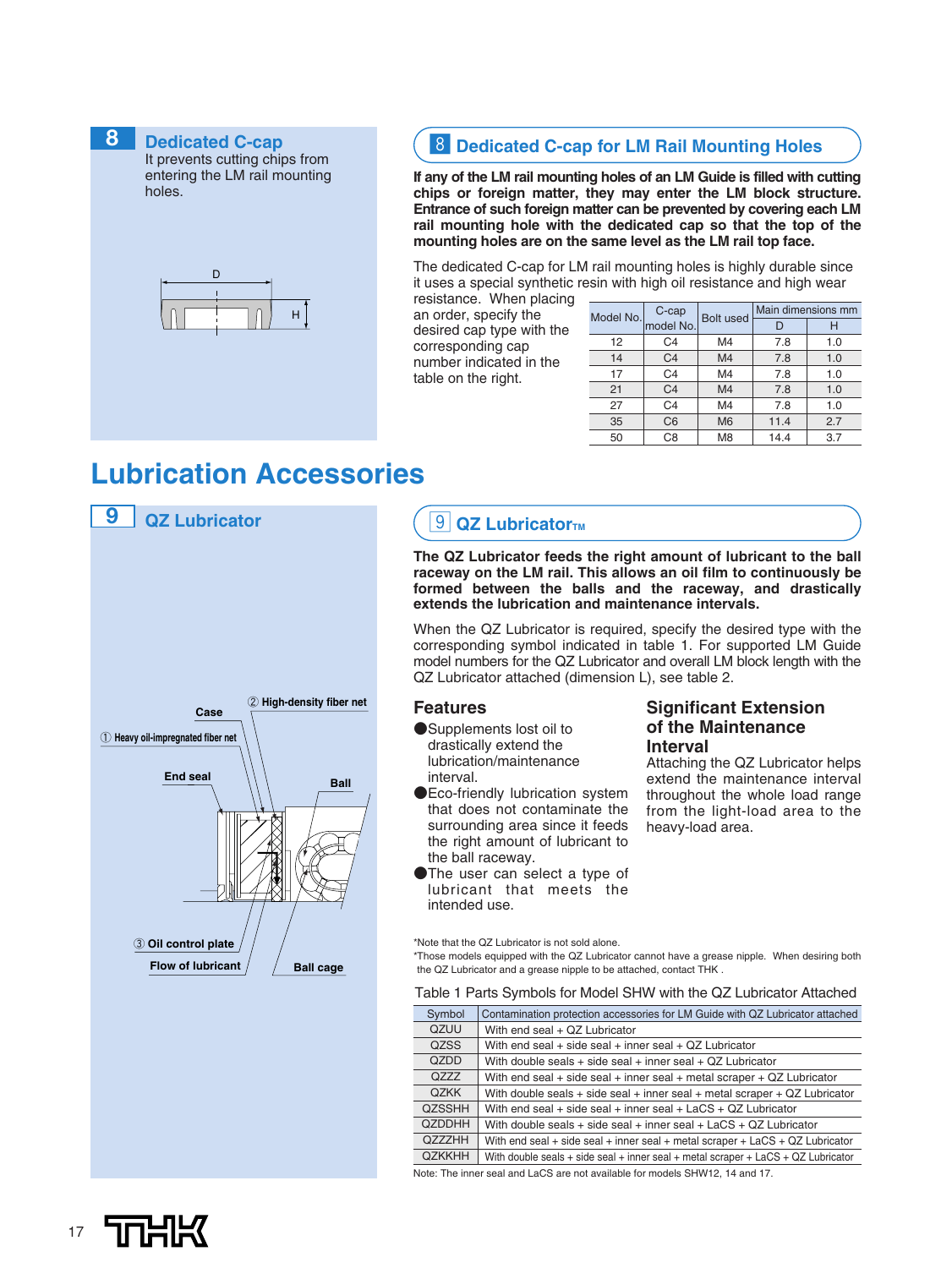## **OPTIONS Options**

| the QZ Lubricator Attached |      |             |       |       |             |               |               |               | Unit: mm      |
|----------------------------|------|-------------|-------|-------|-------------|---------------|---------------|---------------|---------------|
| Model No.                  | QZUU | <b>QZSS</b> | QZDD  | QZZZ  | <b>QZKK</b> | <b>QZSSHH</b> | <b>QZDDHH</b> | <b>QZZZHH</b> | <b>QZKKHH</b> |
| 12 CAM/CRM                 | 47   | 47          |       |       |             | 58            |               |               |               |
| 12 HRM                     | 60.4 | 60.4        |       |       |             | 71.4          |               |               |               |
| 14 CAM/CRM                 | 55.5 | 55.5        |       |       |             | 70.7          |               |               |               |
| 17 CAM/CRM                 | 63   | 63          | 66    | 65.4  | 68.4        | 78.2          | 81.2          | 79.4          | 82.4          |
| 21 CA/CR                   | 75   | 75          | 80    | 78.6  | 83.6        | 91.6          | 96.6          | 93.2          | 98.2          |
| 27 CA/CR                   | 92.8 | 92.8        | 98.6  | 97.2  | 103         | 109.4         | 115.2         | 111.8         | 117.6         |
| 35 CA/CR                   | 127  | 127         | 134.4 | 132   | 139.4       | 149           | 156.4         | 151.4         | 158.8         |
| 50 CA/CR                   | 161  | 161         | 169.2 | 167.4 | 175.6       | 186           | 194.2         | 188.4         | 196.6         |

#### Table 2 Overall LM Block Length (Dimension L) of Model SHW with the QZ Lubricator Attached

Note: "-" indicates not available.

### ⁄0**Grease Nipple and Greasing Hole**

**Model SHW does not have a grease nipple as standard. For the location for attaching the grease nipple, see Fig. 1. Note that attaching the grease nipple will increase the overall LM rail length. The installation of a grease nipple and the drilling of a greasing hole are performed at THK. When ordering SHW, indicate that the desired model requires a grease nipple or greasing hole (for greasing hole dimensions, supported LM Guide model numbers for grease nipples and incremental dimensions, see table 1).**

Note 1: The grease nipple is not available for models SHW12, 14 and 17. They can have a greasing hole.

Note 2: Using a greasing hole other than for greasing may cause damage.

#### ■**When Contamination Protection Accessories SSHH, DDHH, ZZHH or KKHH are Attached**

When contamination protection accessories SSHH, DDHH, ZZHH or KKHH are attached, the grease nipple is in the location indicated in Fig. on the right. Table 2 shows incremental dimensions with the grease nipple.

#### ■**When Contaminaion Protection Accessories UU or SS are Attached**

For the incremental dimension of the grease nipple when contamination protection accessories UU or SS are attached, see table 1.

#### ■**When Contamination Protection Accessories DD, ZZ or KK are Attached**

For the mounting location of the grease nipple and its incremental dimension when contamination protection accessories DD, ZZ or KK are attached, contact THK.



Note: When desiring the mounting location for the grease nipple other than the one indicated in Fig. above, contact THK.

#### Table 2 Incremental Dimension with

Unit: mm

Grease Nipple

| Model No. | Incremental dimension<br>with grease nipple<br>F | Nipple type    |
|-----------|--------------------------------------------------|----------------|
| 21CA/CR   | 42                                               | PB1021B        |
| 27CA/CR   | 10.7                                             | B-M6F          |
| 35CA/CR   | 10.0                                             | B-M6F          |
| 50CA/CR   | 21.0                                             | <b>B-PT1/8</b> |

#### The structure of the QZ Lubricator

consists of three major components: ① a heavy oil-impregnated fiber net

- (functions to store lubricant). ② a high-density fiber net
- (functions to apply lubricant to the raceway).
- ③ an oil-control plate (functions to adjust oil flow). The lubricant contained in the QZ Lubricator is fed by the capillary phenomenon, which is used also in felt pens and many other products, as the fundamental principle.

### **Grease nipple 10**



Note: For the dimension L, see the corresponding dimension table (pages  $9$  to  $12$ ).

Fig.1 Location for mounting the grease nipple

#### Table 1 Table of Grease Nipple and Greasing Hole Dimensions

|           |     | Unit: mm                       |
|-----------|-----|--------------------------------|
| Model No. | Е   | Grease nipple or greasing hole |
| 12        |     | $\phi$ 2.2 drilled hole        |
| 14        |     | $\phi$ 2.2 drilled hole        |
| 17        | 5   | <b>PB107</b>                   |
| 21        | 5.5 | PB1021B                        |
| 27        | 12  | B-M6F                          |
| 35        | 12  | B-M6F                          |
| 50        | 16  | <b>B-PT1/8</b>                 |